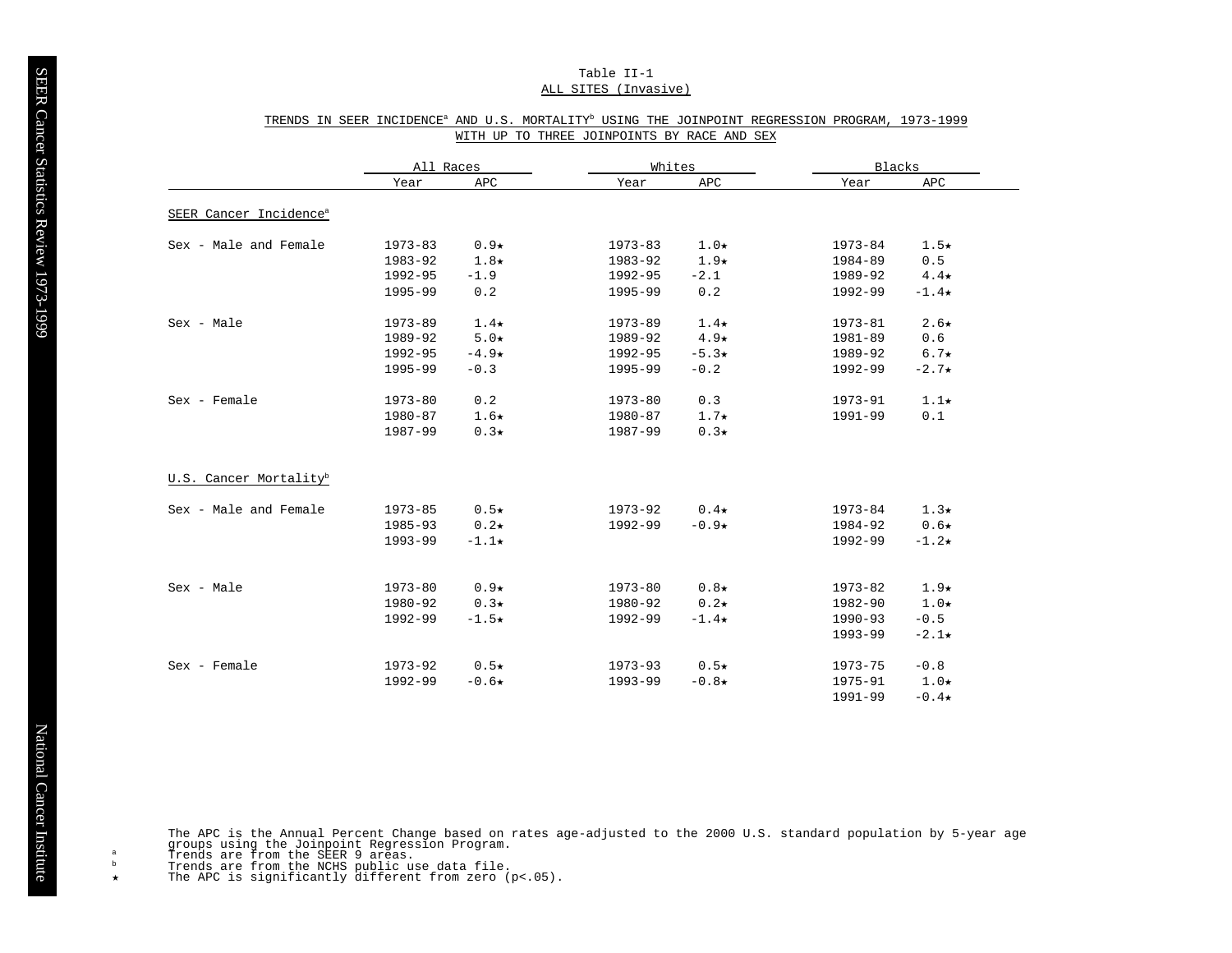# SEER INCIDENCE RATES, AGE-ADJUSTED AND AGE-SPECIFIC RATES§, BY RACE AND SEX

|                                                                                                                                                                                                                                                                                 |                                                                                                                                                                            | All Races                                                                                                                                                          |                                                                                                                                                                      |                                                                                                                                                               | Whites                                                                                                                                                                         |                                                                                                                                                                           |                                                                                                                                                               | Blacks                                                                                                                                                          |                                                                                                                                                                                  |
|---------------------------------------------------------------------------------------------------------------------------------------------------------------------------------------------------------------------------------------------------------------------------------|----------------------------------------------------------------------------------------------------------------------------------------------------------------------------|--------------------------------------------------------------------------------------------------------------------------------------------------------------------|----------------------------------------------------------------------------------------------------------------------------------------------------------------------|---------------------------------------------------------------------------------------------------------------------------------------------------------------|--------------------------------------------------------------------------------------------------------------------------------------------------------------------------------|---------------------------------------------------------------------------------------------------------------------------------------------------------------------------|---------------------------------------------------------------------------------------------------------------------------------------------------------------|-----------------------------------------------------------------------------------------------------------------------------------------------------------------|----------------------------------------------------------------------------------------------------------------------------------------------------------------------------------|
|                                                                                                                                                                                                                                                                                 | Total                                                                                                                                                                      | Males                                                                                                                                                              | Females                                                                                                                                                              | Total                                                                                                                                                         | Males                                                                                                                                                                          | Females                                                                                                                                                                   | Total                                                                                                                                                         | Males                                                                                                                                                           | Females                                                                                                                                                                          |
| AGE-ADJUSTED RATES                                                                                                                                                                                                                                                              |                                                                                                                                                                            |                                                                                                                                                                    |                                                                                                                                                                      |                                                                                                                                                               |                                                                                                                                                                                |                                                                                                                                                                           |                                                                                                                                                               |                                                                                                                                                                 |                                                                                                                                                                                  |
| YEAR OF DIAGNOSIS:<br>1973<br>1974<br>1975<br>1976<br>$1977$<br>$1978$<br>1979<br>1980<br>1981<br>1982                                                                                                                                                                          | 385.0<br>400.0<br>$\frac{400.2}{407.2}$<br>407.5<br>407.2<br>412.2<br>417.5<br>$425.0$<br>$424.2$                                                                          | 448.5<br>457.9<br>466.4<br>480.9<br>486.3<br>488.3<br>496.2<br>505.4<br>510.6<br>510.6                                                                             | 349.5<br>370.5<br>365.8<br>367.2<br>363.4<br>362.0<br>365.3<br>367.6<br>376.8<br>376.0                                                                               | 384.8<br>401.4<br>$401.7$<br>$409.2$<br>408.8<br>409.3<br>413.4<br>418.7<br>427.2<br>427.2                                                                    | 448.2<br>459.9<br>$468.2$<br>$481.4$<br>486.8<br>489.4<br>497.0<br>504.4<br>510.5<br>511.7                                                                                     | 351.6<br>373.7<br>$369.1$<br>$372.7$<br>367.3<br>367.4<br>368.9<br>372.6<br>383.3<br>383.0                                                                                | 423.2<br>416.5<br>425.6<br>427.0<br>441.9<br>436.1<br>451.6<br>466.5<br>471.7<br>464.3                                                                        | 532.7<br>510.5<br>$\frac{524.0}{552.5}$<br>577.3<br>570.3<br>590.2<br>613.7<br>633.1<br>620.6                                                                   | 340.5<br>$346.3$<br>$356.1$<br>$340.1$<br>$351.1$<br>$343.7$<br>359.0<br>365.7<br>361.8                                                                                          |
| 1983<br>1984<br>1985<br>1986<br>1987<br>1988<br>1989<br>1990<br>1991<br>1992<br>1993<br>1994<br>1995<br>1996<br>1997<br>1998<br>1999                                                                                                                                            | $430.8$<br>$439.5$<br>$448.3$<br>$451.0$<br>467.8<br>464.5<br>468.6<br>482.6<br>$\frac{503.3}{511.2}$<br>$493.8$<br>$483.7$<br>476.2<br>477.6<br>483.8<br>482.6<br>476.1   | 519.6<br>525.0<br>530.6<br>537.7<br>562.7<br>557.9<br>566.5<br>592.0<br>635.8<br>655.5<br>619.0<br>586.0<br>566.2<br>565.2<br>566.8<br>559.5<br>555.8              | 380.4<br>392.0<br>402.7<br>402.0<br>413.2<br>410.9<br>410.4<br>417.2<br>420.5<br>417.4<br>410.8<br>416.0<br>416.8<br>419.7<br>429.2<br>432.5<br>422.3                | 433.7<br>442.8<br>452.3<br>454.9<br>474.0<br>470.4<br>475.6<br>489.5<br>510.8<br>517.3<br>496.9<br>486.8<br>480.1<br>480.8<br>487.9<br>487.5<br>478.3         | 520.2<br>526.9<br>532.1<br>541.6<br>567.2<br>563.8<br>572.2<br>598.2<br>642.7<br>660.3<br>$616.1$<br>583.0<br>563.2<br>563.2<br>563.7<br>559.5<br>551.3                        | 387.4<br>398.8<br>410.6<br>408.2<br>422.8<br>419.1<br>420.5<br>426.8<br>$430.3$<br>$426.3$<br>419.6<br>424.9<br>427.0<br>428.2<br>439.7<br>442.2<br>430.3                 | 486.3<br>486.4<br>488.1<br>492.4<br>498.9<br>503.9<br>491.9<br>520.7<br>546.8<br>565.4<br>565.7<br>555.1<br>537.9<br>533.8<br>532.2<br>522.8<br>519.1         | 645.0<br>642.9<br>642.1<br>641.6<br>663.8<br>656.2<br>658.7<br>$696.9$<br>$757.6$<br>795.7<br>803.1<br>764.1<br>724.3<br>700.3<br>706.3<br>677.9<br>670.4       | 358.9<br>381.5<br>383.6<br>387.7<br>395.7<br>$392.1$<br>$405.3$<br>$385.2$<br>408.5<br>$412.0$<br>$413.6$<br>$405.5$<br>$412.4$<br>408.0<br>417.9<br>$411.3$<br>$415.2$<br>412.7 |
| AGE-ADJUSTED RATES, 1995-99<br>AGE AT DIAGNOSIS:<br>All ages<br>Under 65<br>65 and over                                                                                                                                                                                         | 479.3<br>229.2<br>2208.1                                                                                                                                                   | 562.6<br>223.9<br>2904.3                                                                                                                                           | 424.1<br>235.3<br>1729.5                                                                                                                                             | 482.9<br>229.7<br>2233.1                                                                                                                                      | 560.1<br>220.2<br>2909.6                                                                                                                                                       | 433.5<br>240.0<br>1770.9                                                                                                                                                  | 528.9<br>267.1<br>2338.8                                                                                                                                      | 695.3<br>315.7<br>3318.8                                                                                                                                        | 412.9<br>229.0<br>1684.1                                                                                                                                                         |
| All ages (world std.)ë                                                                                                                                                                                                                                                          | 324.5                                                                                                                                                                      | 367.7                                                                                                                                                              | 293.7                                                                                                                                                                | 327.1                                                                                                                                                         | 365.4                                                                                                                                                                          | 300.7                                                                                                                                                                     | 363.1                                                                                                                                                         | 470.0                                                                                                                                                           | 284.8                                                                                                                                                                            |
| AGE-SPECIFIC RATES,<br>1995-99<br>AGE AT DIAGNOSIS:<br>$0 - 4$<br>$5-9$<br>10-14<br>$15 - 19$<br>$20 - 24$<br>$25 - 29$<br>$30 - 34$<br>$35 - 39$<br>$40 - 44$<br>$45 - 49$<br>$50 - 54$<br>$55 - 59$<br>$60 - 64$<br>$65 - 69$<br>$70 - 74$<br>$75 - 79$<br>$80 - 84$<br>$85+$ | $20.5$<br>$11.1$<br>12.9<br>20.1<br>34.7<br>59.9<br>$88.9$<br>129.9<br>204.5<br>346.4<br>$\frac{579.8}{903.9}$<br>1308.2<br>1776.4<br>2234.7<br>2442.9<br>2541.2<br>2315.6 | $21.8$<br>$12.4$<br>13.3<br>20.3<br>33.0<br>53.0<br>$74.6$<br>97.3<br>149.3<br>267.9<br>532.1<br>966.4<br>1551.9<br>2261.9<br>2918.5<br>3197.2<br>3382.5<br>3234.6 | $\frac{19.1}{9.7}$<br>12.4<br>19.8<br>36.5<br>66.8<br>102.9<br>162.2<br>258.6<br>423.2<br>625.7<br>845.2<br>1087.4<br>1365.0<br>1701.0<br>1907.1<br>2039.7<br>1926.8 | 20.8<br>11.5<br>13.2<br>21.3<br>36.7<br>63.4<br>90.9<br>132.0<br>202.6<br>340.0<br>574.9<br>905.3<br>1321.4<br>1808.4<br>2259.5<br>2467.6<br>2564.5<br>2327.6 | $22.3$<br>$12.6$<br>13.3<br>$\frac{21.3}{34.8}$<br>$\frac{56.8}{76.9}$<br>98.5<br>145.9<br>256.3<br>515.3<br>945.9<br>1532.3<br>2265.3<br>2910.2<br>3195.2<br>3402.6<br>3267.2 | 19.2<br>10.3<br>13.2<br>$\frac{21.3}{38.6}$<br>$70.2$<br>$105.1$<br>165.9<br>259.3<br>424.2<br>633.8<br>866.3<br>1124.5<br>1413.0<br>1747.4<br>1952.5<br>2072.2<br>1946.9 | 16.8<br>9.0<br>10.3<br>13.7<br>26.6<br>45.5<br>83.2<br>120.6<br>221.4<br>411.9<br>726.4<br>1128.3<br>1582.6<br>1930.5<br>2461.1<br>2610.5<br>2601.4<br>2215.2 | 16.6<br>11.6<br>11.1<br>14.6<br>27.2<br>38.5<br>$70.2$<br>97.7<br>192.7<br>401.2<br>824.8<br>1474.2<br>2241.3<br>2721.5<br>3573.7<br>3733.4<br>3654.5<br>3007.9 | $\frac{17.0}{6.2}$<br>$9.6$<br>$12.7$<br>$25.9$<br>$51.6$<br>$94.1$<br>$140.2$<br>$246.3$<br>421.0<br>643.3<br>849.1<br>1076.8<br>1311.6<br>1664.9<br>1862.7<br>2015.0<br>1855.1 |

SEER 9 areas. Rates are per 100,000 and are age-adjusted to the 2000 U.S. standard population by 5-year age groups,<br>unless noted.<br>ë SEER 9 areas. Rates are per 100,000 and are age-adjusted to the world standard population.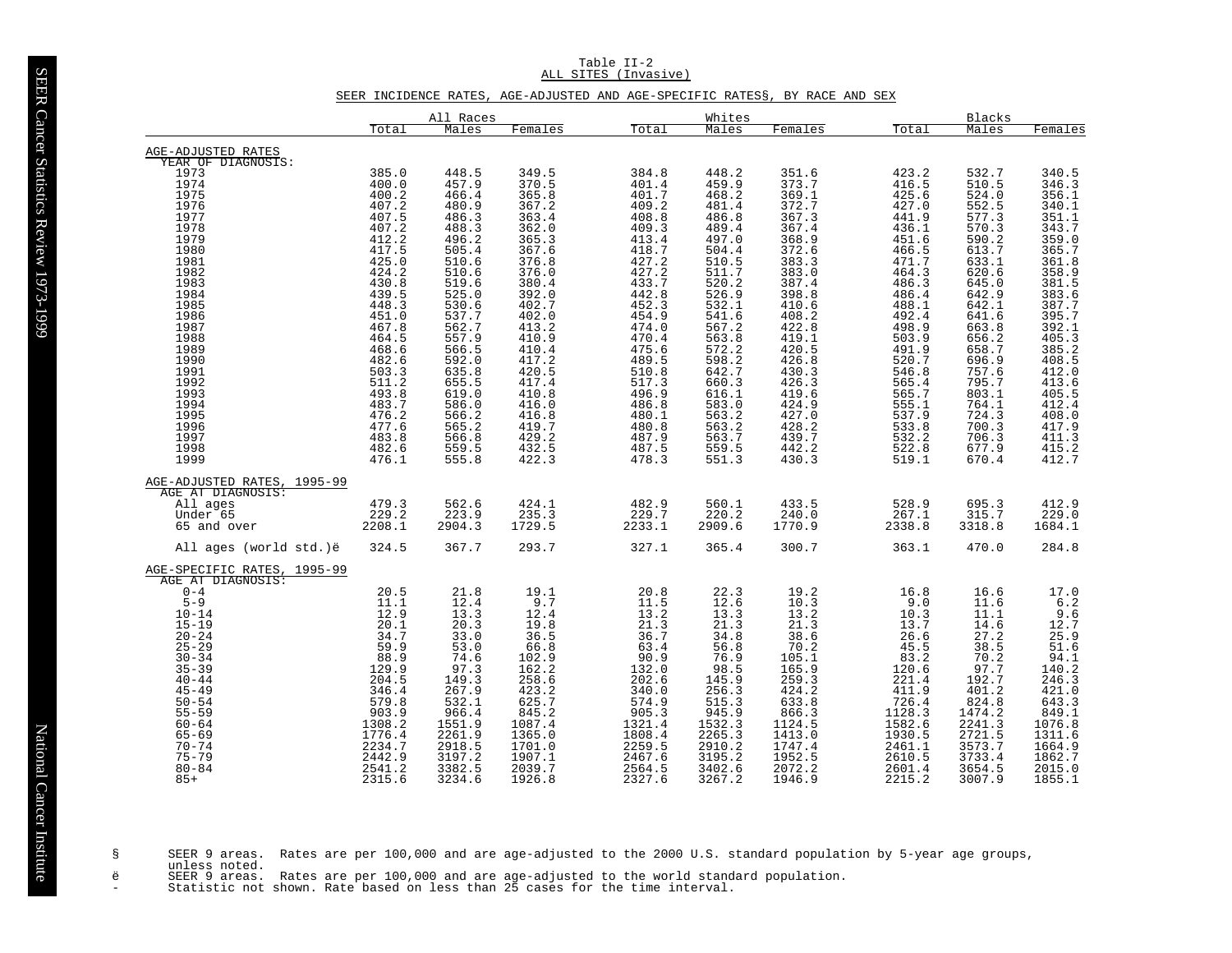Table II-3 ALL SITES (Invasive)

# U.S. DEATH RATES, AGE-ADJUSTED AND AGE-SPECIFIC RATESä, BY RACE AND SEX

|                                                                                                                                                                                                                                                                          |                                                                                                                                                                        | All Races                                                                                                                                                         |                                                                                                                                                                     |                                                                                                                                                          | Whites                                                                                                                                                        |                                                                                                                                                           |                                                                                                                                                             | Blacks                                                                                                                                                           |                                                                                                                                                                            |
|--------------------------------------------------------------------------------------------------------------------------------------------------------------------------------------------------------------------------------------------------------------------------|------------------------------------------------------------------------------------------------------------------------------------------------------------------------|-------------------------------------------------------------------------------------------------------------------------------------------------------------------|---------------------------------------------------------------------------------------------------------------------------------------------------------------------|----------------------------------------------------------------------------------------------------------------------------------------------------------|---------------------------------------------------------------------------------------------------------------------------------------------------------------|-----------------------------------------------------------------------------------------------------------------------------------------------------------|-------------------------------------------------------------------------------------------------------------------------------------------------------------|------------------------------------------------------------------------------------------------------------------------------------------------------------------|----------------------------------------------------------------------------------------------------------------------------------------------------------------------------|
|                                                                                                                                                                                                                                                                          | Total                                                                                                                                                                  | Males                                                                                                                                                             | Females                                                                                                                                                             | Total                                                                                                                                                    | Males                                                                                                                                                         | Females                                                                                                                                                   | Total                                                                                                                                                       | Males                                                                                                                                                            | Females                                                                                                                                                                    |
| AGE-ADJUSTED RATES                                                                                                                                                                                                                                                       |                                                                                                                                                                        |                                                                                                                                                                   |                                                                                                                                                                     |                                                                                                                                                          |                                                                                                                                                               |                                                                                                                                                           |                                                                                                                                                             |                                                                                                                                                                  |                                                                                                                                                                            |
| YEAR OF DEATH:<br>1973<br>1974<br>1975<br>1975<br>1977<br>1978<br>1979<br>1980<br>1981<br>1982<br>1983<br>1984<br>1985<br>1986<br>1987<br>1988<br>1989                                                                                                                   | 198.7<br>199.9<br>$\frac{199.1}{202.3}$<br>203.0<br>204.4<br>204.5<br>207.0<br>206.4<br>$208.3$<br>$209.2$<br>$210.9$<br>$211.3$<br>$211.8$<br>211.9<br>212.6<br>214.3 | 255.0<br>257.9<br>258.4<br>262.2<br>264.2<br>267.1<br>268.7<br>271.1<br>269.8<br>272.9<br>274.1<br>275.1<br>275.7<br>276.0<br>276.3<br>276.9<br>278.5             | 160.8<br>$\frac{161.1}{160.0}$<br>162.7<br>162.9<br>163.8<br>163.1<br>165.8<br>165.9<br>167.4<br>$\frac{168.3}{170.5}$<br>171.0<br>171.6<br>171.5<br>172.5<br>174.3 | 195.8<br>197.2<br>196.3<br>199.4<br>199.7<br>201.1<br>201.2<br>203.3<br>202.6<br>204.5<br>205.2<br>206.7<br>207.3<br>207.7<br>207.8<br>208.5<br>210.0    | 251.1<br>253.9<br>$254.0$<br>$257.5$<br>258.8<br>261.6<br>263.2<br>265.0<br>263.3<br>$266.3$<br>$267.2$<br>267.6<br>268.3<br>268.8<br>269.0<br>269.5<br>270.2 | 159.1<br>159.8<br>159.0<br>161.7<br>161.6<br>162.5<br>161.7<br>164.2<br>164.6<br>166.1<br>166.7<br>169.0<br>169.6<br>170.0<br>169.9<br>170.9<br>172.9     | 235.5<br>$235.0$<br>$235.5$<br>$241.8$<br>246.4<br>247.2<br>249.0<br>256.2<br>256.8<br>260.4<br>263.8<br>268.1<br>268.1<br>269.4<br>271.1<br>271.6<br>275.9 | 309.9<br>$314.4$<br>$320.5$<br>$328.4$<br>337.9<br>340.9<br>344.7<br>353.9<br>$358.6$<br>364.9<br>369.3<br>377.9<br>377.8<br>378.9<br>383.2<br>384.2<br>395.3    | 180.8<br>$177.1$<br>$174.2$<br>$179.1$<br>$\frac{181.6}{181.5}$<br>182.7<br>$189.2$<br>$187.5$<br>$190.2$<br>$193.2$<br>$195.7$<br>$\frac{196.3}{199.1}$<br>199.9<br>200.4 |
| 1990<br>1991<br>1992<br>1993<br>1994<br>1995<br>1996<br>1997<br>1998<br>1999                                                                                                                                                                                             | $215.0$<br>$215.4$<br>$214.0$<br>$214.2$<br>$212.7$<br>211.1<br>208.4<br>$205.2$<br>$202.7$<br>202.8                                                                   | 279.8<br>$279.1$<br>$276.4$<br>$275.8$<br>$272.0$<br>268.4<br>263.7<br>258.1<br>253.6<br>252.6                                                                    | 174.7<br>175.6<br>175.0<br>$175.4$<br>$175.2$<br>174.7<br>172.9<br>170.9<br>169.1<br>169.6                                                                          | 210.6<br>211.0<br>209.9<br>210.0<br>208.9<br>207.4<br>204.9<br>201.6<br>199.4<br>199.8                                                                   | 271.7<br>$271.4$<br>$269.1$<br>$268.1$<br>$265.0$<br>261.7<br>257.1<br>251.8<br>247.9<br>247.3                                                                | 173.0<br>$173.8$<br>$173.2$<br>$173.7$<br>$173.8$<br>173.1<br>$\frac{171.5}{169.2}$<br>167.4<br>168.2                                                     | 279.0<br>278.8<br>275.1<br>277.6<br>272.8<br>270.6<br>266.8<br>264.0<br>257.9<br>256.5                                                                      | $398.2$<br>$394.2$<br>$387.0$<br>392.0<br>382.1<br>375.4<br>369.9<br>358.9<br>348.8<br>344.6                                                                     | $200.9$<br>$205.2$<br>$207.6$<br>$206.4$<br>$207.3$<br>$205.5$<br>206.4<br>203.3<br>205.3<br>201.6<br>201.4                                                                |
| AGE-ADJUSTED RATES, 1995-99<br>AGE AT DEATH:<br>All ages<br>Under 65<br>65 and over                                                                                                                                                                                      | 206.0<br>70.8<br>1140.1                                                                                                                                                | 259.1<br>76.8<br>1519.0                                                                                                                                           | 171.4<br>65.4<br>903.8                                                                                                                                              | 202.5<br>68.1<br>1131.5                                                                                                                                  | $253.0$<br>72.9<br>1497.5                                                                                                                                     | 169.8<br>63.7<br>903.2                                                                                                                                    | 263.0<br>102.6<br>1372.0                                                                                                                                    | 359.2<br>123.9<br>1985.6                                                                                                                                         | 203.5<br>86.2<br>1014.7                                                                                                                                                    |
| All ages (world std.)ö                                                                                                                                                                                                                                                   | 125.3                                                                                                                                                                  | 151.7                                                                                                                                                             | 106.2                                                                                                                                                               | 122.7                                                                                                                                                    | 147.3                                                                                                                                                         | 105.0                                                                                                                                                     | 164.5                                                                                                                                                       | 216.9                                                                                                                                                            | 129.2                                                                                                                                                                      |
| AGE-SPECIFIC RATES, 1995-99<br>AGE AT DEATH:<br>$0 - 4$<br>$5-9$<br>10-14<br>$15 - 19$<br>$20 - 24$<br>$25 - 29$<br>$30 - 34$<br>$35 - 39$<br>$40 - 44$<br>$45 - 49$<br>$50 - 54$<br>$55 - 59$<br>$60 - 64$<br>$65 - 69$<br>$70 - 74$<br>$75 - 79$<br>$80 - 84$<br>$85+$ | $2.6$<br>$2.6$<br>$2.6$<br>$3.7$<br>5.4<br>8.3<br>$\frac{14.4}{26.8}$<br>51.3<br>98.4<br>181.0<br>310.0<br>496.8<br>721.1<br>994.2<br>1227.2<br>1514.2<br>1783.2       | $2.8$<br>2.9<br>$\overline{2.9}$<br>4.3<br>6.4<br>8.7<br>13.6<br>23.3<br>47.2<br>97.3<br>190.2<br>347.4<br>585.2<br>888.7<br>1259.7<br>1597.4<br>2082.0<br>2658.9 | 2.4<br>2.4<br>2.4<br>3.1<br>4.4<br>$7.9$<br>15.3<br>30.3<br>55.4<br>99.4<br>172.3<br>275.4<br>417.9<br>580.2<br>788.3<br>967.0<br>1182.1<br>1425.5                  | 2.7<br>2.6<br>2.6<br>3.7<br>5.3<br>8.1<br>$\frac{13.9}{25.3}$<br>48.3<br>92.5<br>172.7<br>299.7<br>484.9<br>715.1<br>982.5<br>1218.2<br>1503.9<br>1777.7 | 2.9<br>2.9<br>2.9<br>$4.3\,$<br>6.3<br>8.5<br>$\frac{13.2}{22.2}$<br>44.3<br>90.1<br>177.9<br>330.2<br>562.4<br>872.6<br>1234.1<br>1571.3<br>2056.6<br>2646.4 | 2.4<br>2.3<br>2.3<br>$3.0$<br>4.3<br>7.6<br>$\frac{14.6}{28.5}$<br>52.4<br>94.9<br>167.7<br>271.0<br>414.2<br>580.4<br>784.9<br>968.2<br>1179.7<br>1427.0 | 2.6<br>2.8<br>2.8<br>4.0<br>6.4<br>10.2<br>$\frac{19.0}{39.6}$<br>78.2<br>155.1<br>280.1<br>446.8<br>678.6<br>877.3<br>1262.0<br>1476.3<br>1799.1<br>2017.3 | 2.7<br>2.8<br>2.9<br>$4\,.5$<br>7.3<br>10.4<br>$\frac{16.8}{33.3}$<br>74.6<br>169.7<br>337.8<br>570.3<br>904.3<br>1167.0<br>1734.7<br>2130.7<br>2742.0<br>3185.8 | $2.5$<br>$2.7$<br>$3.5$<br>$5.6$<br>$10.0$<br>$21.0$<br>$45.2$<br>$81.3$<br>$142.7$<br>233.2<br>$350.4$<br>509.6<br>$661.2$<br>935.6<br>1063.7<br>1308.9<br>1534.1         |

ä NCHS public use data file. Rates are per 100,000 and are age-adjusted to the 2000 U.S. standard population by 5-year<br>age groups, unless noted.<br>ö NCHS public use data file. Rates are per 100,000 and are age-adjus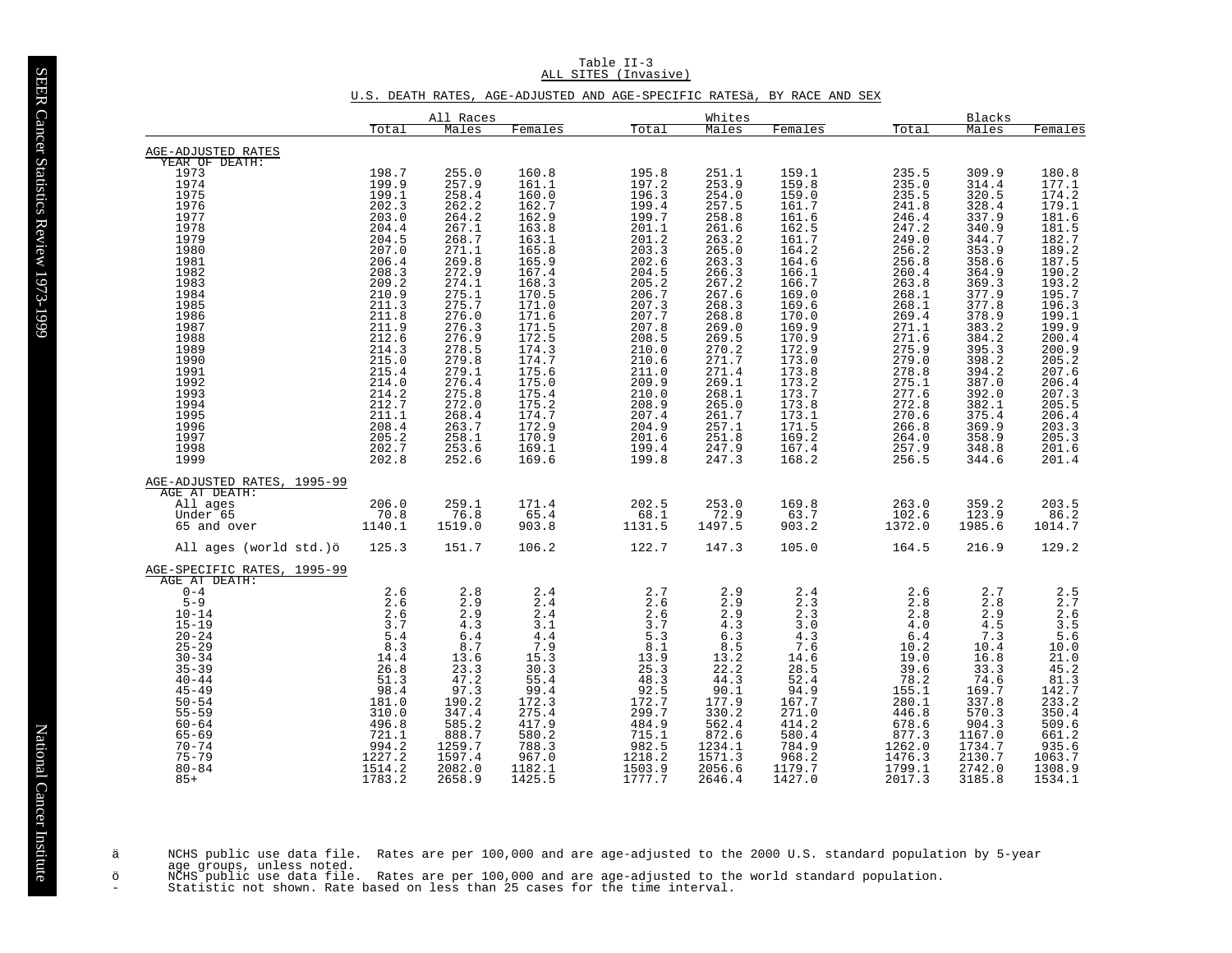## Table II-4 ALL SITES (Invasive)

## SURVIVAL RATES, BY RACE, SEX, DIAGNOSIS YEAR AND AGE

|                               |                   | All Races                |                              |                   | Whites            |                          |                    | Blacks                   |                    |
|-------------------------------|-------------------|--------------------------|------------------------------|-------------------|-------------------|--------------------------|--------------------|--------------------------|--------------------|
|                               | Total             | Males                    | Females                      | Total             | Males             | Females                  | Total              | Males                    | Females            |
| 5-YR RELATIVE SURVIVAL RATES  |                   |                          |                              |                   |                   |                          |                    |                          |                    |
| YEAR OF DIAGNOSIS:            |                   |                          |                              |                   |                   |                          |                    |                          |                    |
| $1960 - 63$ <sup>a</sup>      | $\qquad \qquad -$ | $\overline{\phantom{m}}$ | $\qquad \qquad \blacksquare$ | 39                | -                 | $\qquad \qquad -$        | 27                 | $\overline{\phantom{m}}$ | $\qquad \qquad -$  |
| $1970 - 73$ <sup>a</sup>      | $\qquad \qquad -$ | $\overline{\phantom{m}}$ | $\overline{\phantom{m}}$     | 43                | $\qquad \qquad -$ | $\overline{\phantom{m}}$ | 31                 | -                        | $\qquad \qquad -$  |
| $1974 - 76b$                  | 49.6              | 41.1                     | 57.0                         | 50.6              | 42.2              | 57.8                     | 39.2               | 31.7                     | 47.1               |
| $1977 - 79^{\rm b}$           | 50.0              | 43.3                     | 56.3                         | 51.1              | 44.6              | 57.0                     | 39.3               | 32.4                     | 46.7               |
| $1980 - 82^b$                 | 51.0              | 45.3                     | 56.3                         | 52.1              | 46.7              | 57.1                     | 39.7               | 34.3                     | 46.0               |
| $1983 - 85^b$                 | 52.5              | 46.8                     | 57.7                         | 53.9              | 48.5              | 58.8                     | 39.8               | 34.5                     | 45.4               |
| $1986 - 88b$                  | 55.3              | 50.0                     | 60.3                         | 56.7              | 51.8              | 61.5                     | 42.6               | 37.7                     | 47.9               |
| $1989 - 91b$                  | 58.7              | 55.9                     | 61.7                         | 60.3              | 57.7              | 62.9                     | 46.2               | 43.3                     | 49.3               |
| $1992 - 98b$                  | 62.4Ù             | 61.90                    | 63.00                        | 63.8 <sub>U</sub> | 63.50             | $64.2\bar{U}$            | $52.6\overline{v}$ | $54.0\overline{0}$       | $51.0\overline{0}$ |
| 5-YR RELATIVE SURVIVAL RATES, | $1992 - 98b$      |                          |                              |                   |                   |                          |                    |                          |                    |
| AGE AT DIAGNOSIS:             |                   |                          |                              |                   |                   |                          |                    |                          |                    |
| <45                           | 72.1              | 61.9                     | 79.7                         | 74.6              | 65.0              | 81.9                     | 55.9               | 42.8                     | 65.6               |
| $45 - 54$                     | 66.6              | 57.8                     | 73.2                         | 68.9              | 60.3              | 75.3                     | 51.8               | 46.5                     | 56.9               |
| $55 - 64$                     | 63.5              | 62.7                     | 64.4                         | 65.1              | 64.4              | 65.8                     | 54.6               | 57.1                     | 50.7               |
| $65 - 74$                     | 62.3              | 65.6                     | 57.7                         | 63.4              | 66.7              | 58.9                     | 55.0               | 61.8                     | 44.2               |
| $75+$                         | 53.1              | 58.1                     | 48.6                         | 54.1              | 59.1              | 49.9                     | 43.8               | 52.4                     | 35.4               |
| Under 65                      | 66.7              | 61.2                     | 71.8                         | 68.7              | 63.5              | 73.6                     | 54.1               | 50.6                     | 57.8               |
| 65 and over                   | 58.6              | 63.0                     | 53.6                         | 59.7              | 64.0              | 54.8                     | 51.1               | 58.9                     | 40.6               |

Rates are based on End Results data from a series of hospital registries and one population-based registry.<br>Rates are from the SEER 9 areas. They are based on data from population-based registries in Connecticut, New Mexic

partners into 1999.<br>The difference in rates between 1974-76 and 1992-98 is statistically significant (p<.05).<br>The standard error of the survival rate is between 5 and 10 percentage points.<br>The standard error of the surviva

 $\rm{a}$  $\mathbf b$ 

Ù ⇑  $\sim$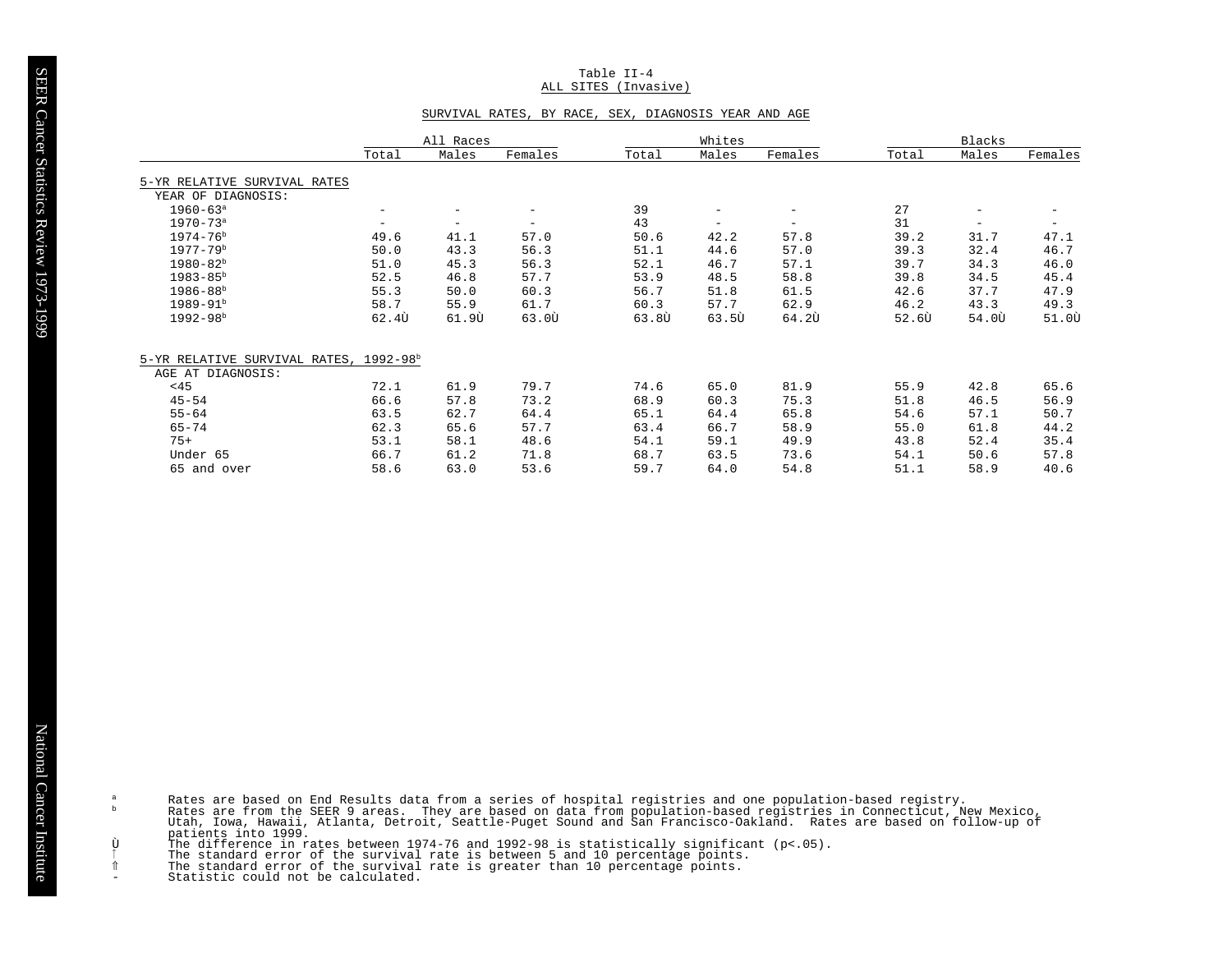SEER Cancer Statistics Review 1973-1999 SEER Cancer Statistics Review 1973-1999

Table II-5 ALL SITES (Invasive)

# INCIDENCE, DEATH, AND SURVIVAL RATES<sup>\$</sup>

By Year of Diagnosis/Death

All Races, Males and Females

Year of Diagnosis/Death

1975 1980 1981 1982 1983 1984 1985 1986 1987 1988 1989 1990 1991 1992 1993 1994 1995 1996 1997 1998 1999

Incidence

SEER<sup>a</sup> 400.2 417.5 425.0 424.2 430.8 439.5 448.3 451.0 467.8 464.5 468.6 482.6 503.3 511.2 493.8 483.7 476.2 477.6 483.8 482.6 476.1

# Mortality

| U.S. <sup>b</sup> | 199.1 207.0 206.4 208.3 209.2 210.9 211.3 211.8 211.9 212.6 214.3 215.0 215.4 214.0 214.2 212.7 211.1 208.4 205.2 202.7 202.8 |  |
|-------------------|-------------------------------------------------------------------------------------------------------------------------------|--|
| SEER <sup>a</sup> | 201.3 203.1 203.4 205.4 206.1 204.5 208.0 203.3 203.3 204.9 207.5 201.7 206.1 203.7 201.6 201.2 197.1 195.1 191.1 191.3 189.6 |  |

# Relative Survival Rates (SEER<sup>a</sup>)

| 1-year  | 69.3 | 70.8      | 71.2      | 71.5 | 72.1 |      | 72.3 73.1 |      |      | 73.5 74.1 74.2 74.8 |      |      | 75.7 77.3 | 77.8      | 77.2 | 77.0 | 77.1 | 77.5 | 78.1 78.2 |  |
|---------|------|-----------|-----------|------|------|------|-----------|------|------|---------------------|------|------|-----------|-----------|------|------|------|------|-----------|--|
| 2-year  | 60.0 | 61.2      | 61.9      | 61.8 | 62.6 | 62.8 | 63.8      | 64.1 | 65.2 | 65.5                | 66.2 | 67.3 | 69.2      | 70.4      | 69.9 | 69.6 | 69.8 | 70.6 | 71.1      |  |
| 3-year  | 55.1 | 56.0      | 56.8      | 56.8 | 57.6 | 57.9 | 58.9      | 59.4 | 60.4 | 61.1                | 61.7 | 63.0 |           | 65.1 66.7 | 66.2 | 66.0 | 66.3 | 67.2 |           |  |
| 4-year  | 52.0 | 52.8      | 53.5      | 53.7 | 54.3 | 54.6 | 55.6      | 56.4 | 57.6 | 58.3                | 58.8 | 60.3 | 62.6      | 64.3      | 63.9 | 63.6 | 64.0 |      |           |  |
| 5-year  | 49.7 | 50.4      | 51.3      | 51.2 | 51.9 | 52.1 | 53.3      | 54.2 | 55.4 | 56.2                | 56.8 | 58.5 | 60.7      | 62.5      | 62.1 | 62.0 |      |      |           |  |
| 6-year  | 47.9 | 48.7      | 49.5      | 49.2 | 49.9 | 50.4 | 51.7      | 52.5 | 53.7 | 54.5                | 55.2 | 57.0 | 59.2      | 61.1      | 60.9 |      |      |      |           |  |
| 7-year  | 46.7 | 47.2      | 47.8      | 47.7 | 48.3 | 49.1 | 50.3      | 51.2 | 52.2 | 53.1                | 53.9 | 55.6 | 57.9      | 59.8      |      |      |      |      |           |  |
| 8-year  |      | 45.7 45.9 | 46.6      | 46.6 | 47.0 | 47.9 | 49.2      | 50.1 | 51.1 | 52.0                | 52.7 | 54.5 | 56.7      |           |      |      |      |      |           |  |
| 9-year  | 44.9 | 44.8      | 45.5      | 45.7 | 46.0 | 46.8 | 48.1      | 49.2 | 50.1 | 51.1                | 51.9 | 53.5 |           |           |      |      |      |      |           |  |
| 10-year |      | 44.1 44.0 | 44.6      | 45.1 | 45.2 | 45.9 | 47.3      | 48.3 | 49.4 | 50.3                | 51.1 |      |           |           |      |      |      |      |           |  |
| 11-year |      | 43.6 43.3 | 44.0      | 44.4 | 44.4 | 45.1 | 46.6      | 47.7 | 48.6 | 49.6                |      |      |           |           |      |      |      |      |           |  |
| 12-year | 43.0 | 42.7      | 43.4      | 43.7 | 43.9 | 44.6 | 46.0      | 47.1 | 47.9 |                     |      |      |           |           |      |      |      |      |           |  |
| 13-year | 42.6 | 42.2      | 42.9      | 43.3 | 43.2 | 44.2 | 45.6      | 46.5 |      |                     |      |      |           |           |      |      |      |      |           |  |
| 14-year | 42.3 | 41.9      | 42.5      | 42.8 | 42.7 | 43.8 | 44.9      |      |      |                     |      |      |           |           |      |      |      |      |           |  |
| 15-year | 41.8 | 41.6      | 42.1      | 42.5 | 42.2 | 43.3 |           |      |      |                     |      |      |           |           |      |      |      |      |           |  |
| 16-year | 41.5 | 41.2      | 41.6      | 41.9 | 41.7 |      |           |      |      |                     |      |      |           |           |      |      |      |      |           |  |
| 17-year |      | 41.3 40.9 | 41.6 41.3 |      |      |      |           |      |      |                     |      |      |           |           |      |      |      |      |           |  |
| 18-year |      | 41.2 40.7 | 41.4      |      |      |      |           |      |      |                     |      |      |           |           |      |      |      |      |           |  |
| 19-year |      | 41.2 40.4 |           |      |      |      |           |      |      |                     |      |      |           |           |      |      |      |      |           |  |
| 20-year | 41.1 |           |           |      |      |      |           |      |      |                     |      |      |           |           |      |      |      |      |           |  |
| 21-year | 40.8 |           |           |      |      |      |           |      |      |                     |      |      |           |           |      |      |      |      |           |  |
| 22-year | 40.8 |           |           |      |      |      |           |      |      |                     |      |      |           |           |      |      |      |      |           |  |
| 23-year | 40.5 |           |           |      |      |      |           |      |      |                     |      |      |           |           |      |      |      |      |           |  |
| 24-year | 40.3 |           |           |      |      |      |           |      |      |                     |      |      |           |           |      |      |      |      |           |  |

 $\alpha$  Rates are from the SEER 9 areas.<br>b Pates are from the NGUS public  $\mu$ 

- 
- ʰ Rates are from the NCHS public use data file.<br>☆ Incidence and death rates are per 100,000 and are age-adjusted to the 2000 U.S. standard population by 5-year age  $\phi$ groups. Survival rates are relative rates expressed as percents.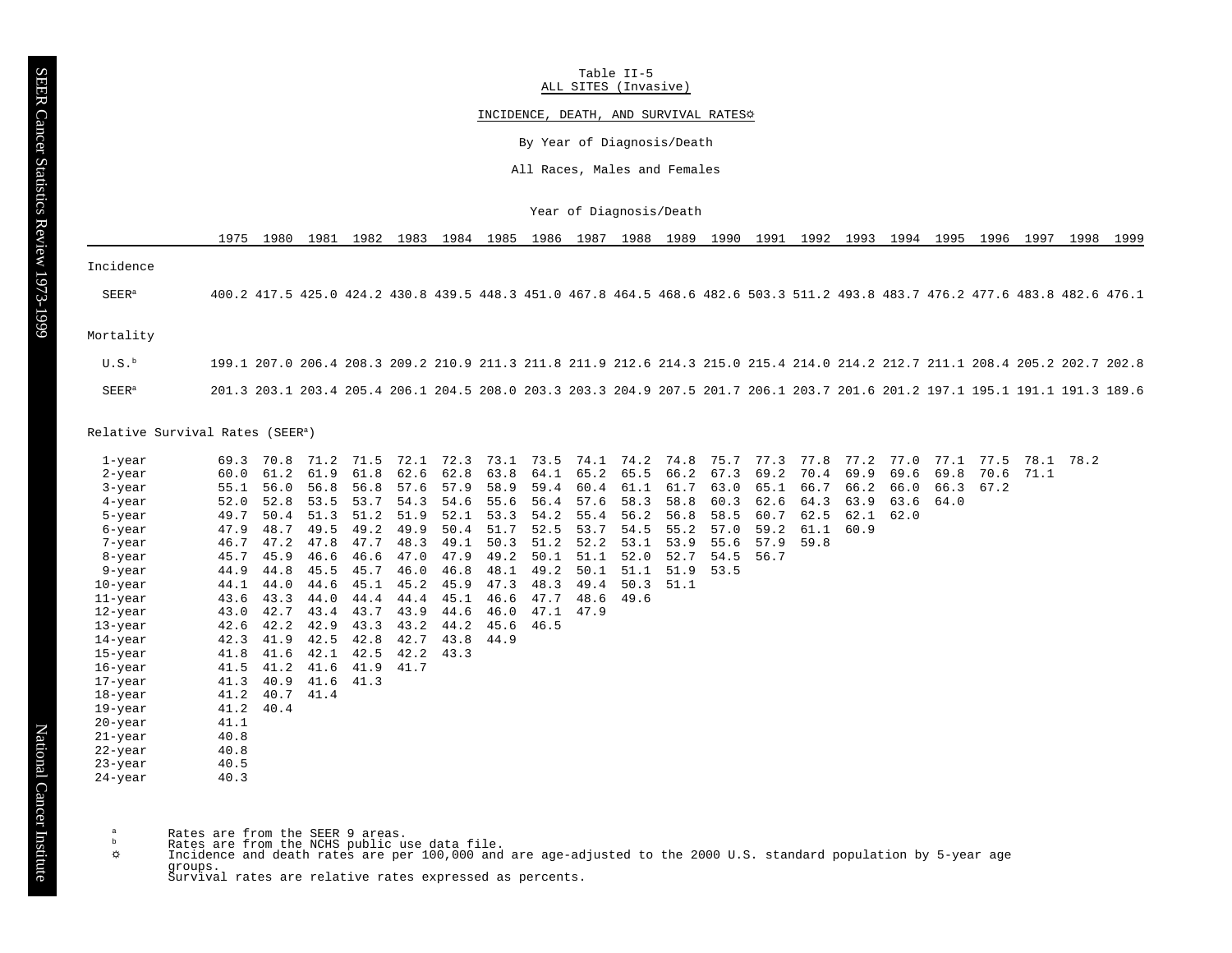Table II-6 ALL SITES (Invasive)

# INCIDENCE, DEATH, AND SURVIVAL RATES<sup>\$</sup>

By Year of Diagnosis/Death

All Races, Males

Year of Diagnosis/Death

1975 1980 1981 1982 1983 1984 1985 1986 1987 1988 1989 1990 1991 1992 1993 1994 1995 1996 1997 1998 1999

Incidence

SEER<sup>a</sup> 466.4 505.4 510.6 510.6 519.6 525.0 530.6 537.7 562.7 557.9 566.5 592.0 635.8 655.5 619.0 586.0 566.2 565.2 566.8 559.5 555.8

#### Mortality

 U.S.<sup>b</sup> 258.4 271.1 269.8 272.9 274.1 275.1 275.7 276.0 276.3 276.9 278.5 279.8 279.1 276.4 275.8 272.0 268.4 263.7 258.1 253.6 252.6 SEER<sup>a</sup> 260.6 264.8 260.5 265.2 267.3 263.3 267.5 261.9 259.1 261.4 262.2 258.0 260.6 259.9 254.9 255.1 245.8 241.6 234.2 234.7 232.3

## Relative Survival Rates (SEER<sup>a</sup>)

| 1-year  |           | 63.1 66.4      | 67.2 | 67.6 | 68.5        |      | 68.2 69.1 |      | 69.7 70.9 | 71.1 | 71.9 |      | 73.7 76.3 | 77.4 | 76.5 | 76.1 | 75.8 | 76.7 | 77.2 76.9 |  |
|---------|-----------|----------------|------|------|-------------|------|-----------|------|-----------|------|------|------|-----------|------|------|------|------|------|-----------|--|
| 2-year  | 52.6      | 56.0           | 57.1 | 56.9 | 58.0        | 57.6 | 58.8      | 59.2 | 61.1      | 61.4 | 62.8 | 64.5 | 68.0      | 69.9 | 69.2 | 68.3 | 68.4 | 69.8 | 70.3      |  |
| 3-year  | 47.2      | 50.6           | 51.8 | 51.9 | 52.9        | 52.2 | 53.6      | 54.1 | 55.9      | 56.5 | 57.9 |      | 60.1 64.1 | 66.5 | 65.6 | 64.9 | 65.0 | 66.6 |           |  |
| 4-year  | 43.9      | 47.2           | 48.3 | 48.4 | 49.3        | 48.8 | 50.1      | 50.8 | 52.8      | 53.3 | 54.7 | 57.3 | 61.4      | 64.3 | 63.5 | 62.6 | 62.9 |      |           |  |
| 5-year  |           | 41.1 44.5      | 45.9 | 45.6 | 46.8        | 46.1 | 47.6      | 48.5 | 50.5      | 51.0 | 52.4 | 55.3 | 59.5      | 62.6 | 61.8 | 61.1 |      |      |           |  |
| 6-year  |           | 39.0 42.7      | 43.9 | 43.4 | 44.7        | 44.2 | 45.9      | 46.6 | 48.7      | 49.1 | 50.6 | 53.7 | 57.9      | 61.2 | 60.7 |      |      |      |           |  |
| 7-year  |           | 37.6 41.0      | 42.0 | 41.7 | 43.0        | 42.9 | 44.3      | 45.2 | 46.9      | 47.4 | 49.1 | 52.1 | 56.5      | 59.9 |      |      |      |      |           |  |
| 8-year  |           | $36.3$ $39.6$  | 40.8 | 40.5 | 41.5        | 41.5 | 43.1      | 44.0 | 45.5      | 46.1 | 47.8 | 50.8 | 55.2      |      |      |      |      |      |           |  |
| 9-year  |           | 35.2 38.4      | 39.6 | 39.5 | 40.4        | 40.4 | 41.9      | 42.7 | 44.4      | 45.0 | 46.7 | 49.7 |           |      |      |      |      |      |           |  |
| 10-year |           | 34.1 37.4      | 38.6 | 38.8 | 39.5        | 39.5 | 41.0      | 41.8 | 43.5      | 44.1 | 45.7 |      |           |      |      |      |      |      |           |  |
| 11-year |           | 33.5 36.7      | 37.6 | 38.1 | 38.6        | 38.6 | 40.2      | 41.0 | 42.6      | 43.4 |      |      |           |      |      |      |      |      |           |  |
| 12-year |           | $32.6$ $35.9$  | 36.8 | 37.4 | 38.1        | 37.9 | 39.3      | 40.3 | 41.7      |      |      |      |           |      |      |      |      |      |           |  |
| 13-year |           | $32.2$ $35.6$  | 36.4 | 36.8 | 37.4        | 37.4 | 38.8      | 39.5 |           |      |      |      |           |      |      |      |      |      |           |  |
| 14-year |           | $31.7$ $35.2$  | 35.8 | 36.3 | 36.7        | 36.9 | 38.0      |      |           |      |      |      |           |      |      |      |      |      |           |  |
| 15-year |           | 31.2 34.8      | 35.4 | 36.0 | $36.2$ 36.5 |      |           |      |           |      |      |      |           |      |      |      |      |      |           |  |
| 16-year |           | 30.7 34.4      | 34.9 | 35.3 | 35.7        |      |           |      |           |      |      |      |           |      |      |      |      |      |           |  |
| 17-year |           | 30.4 34.1 34.8 |      | 34.5 |             |      |           |      |           |      |      |      |           |      |      |      |      |      |           |  |
| 18-year |           | $30.0$ $33.9$  | 34.7 |      |             |      |           |      |           |      |      |      |           |      |      |      |      |      |           |  |
| 19-year | 30.0 33.7 |                |      |      |             |      |           |      |           |      |      |      |           |      |      |      |      |      |           |  |
| 20-year | 29.9      |                |      |      |             |      |           |      |           |      |      |      |           |      |      |      |      |      |           |  |
| 21-year | 29.6      |                |      |      |             |      |           |      |           |      |      |      |           |      |      |      |      |      |           |  |
| 22-year | 29.6      |                |      |      |             |      |           |      |           |      |      |      |           |      |      |      |      |      |           |  |
| 23-year | 29.1      |                |      |      |             |      |           |      |           |      |      |      |           |      |      |      |      |      |           |  |
| 24-year | 29.1      |                |      |      |             |      |           |      |           |      |      |      |           |      |      |      |      |      |           |  |

 $A$  Rates are from the SEER 9 areas.

- Rates are from the NCHS public use data file.
- ö. Incidence and death rates are per 100,000 and are age-adjusted to the 2000 U.S. standard population by 5-year age groups.

Survival rates are relative rates expressed as percents.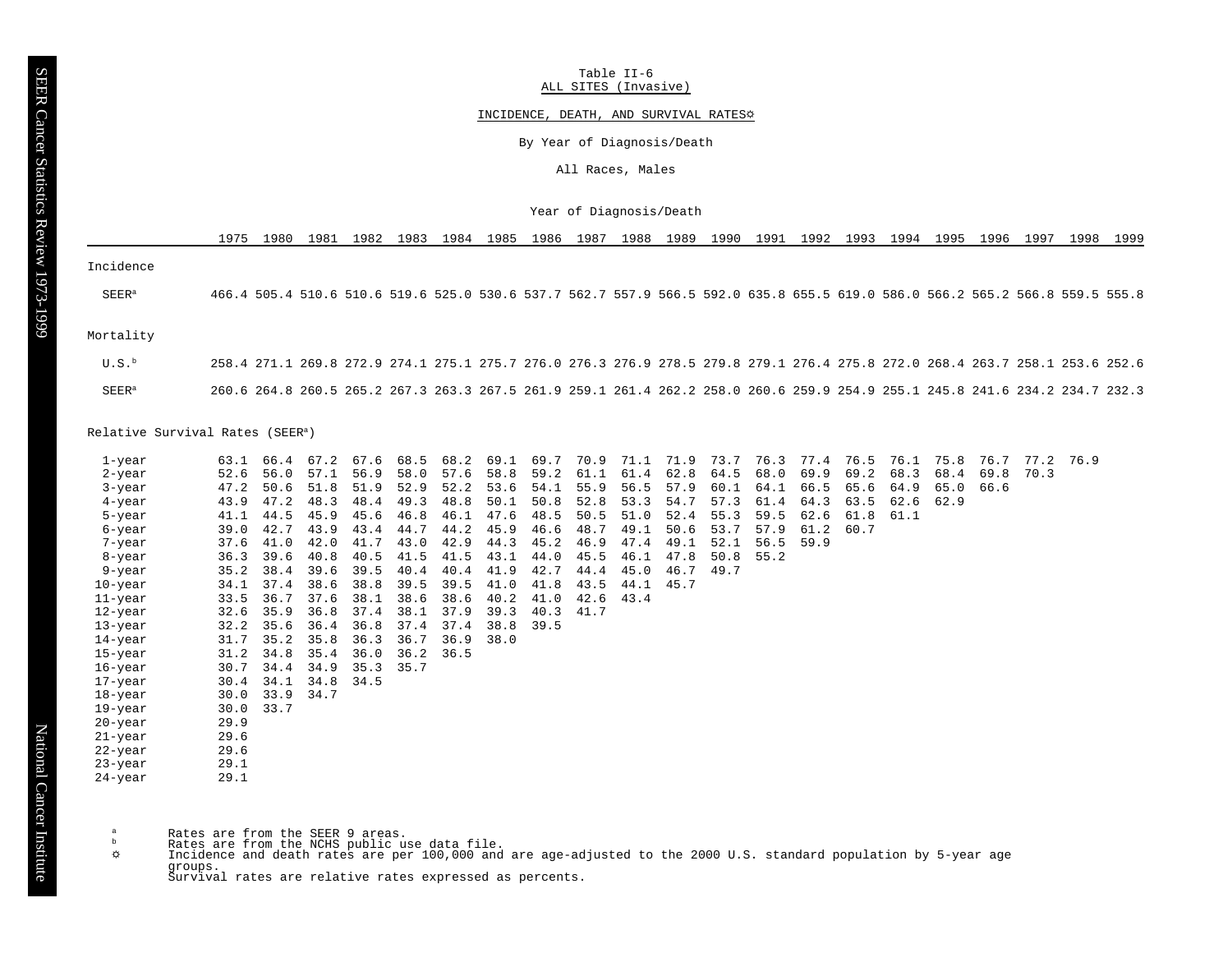Table II-7 ALL SITES (Invasive)

# INCIDENCE, DEATH, AND SURVIVAL RATES&

By Year of Diagnosis/Death

All Races, Females

Year of Diagnosis/Death

1975 1980 1981 1982 1983 1984 1985 1986 1987 1988 1989 1990 1991 1992 1993 1994 1995 1996 1997 1998 1999

Incidence

SEER<sup>a</sup> 365.8 367.6 376.8 376.0 380.4 392.0 402.7 402.0 413.2 410.9 410.4 417.2 420.5 417.4 410.8 416.0 416.8 419.7 429.2 432.5 422.3

#### Mortality

 U.S.<sup>b</sup> 160.0 165.8 165.9 167.4 168.3 170.5 171.0 171.6 171.5 172.5 174.3 174.7 175.6 175.0 175.4 175.2 174.7 172.9 170.9 169.1 169.6 SEER<sup>a</sup> 162.7 164.2 167.6 168.8 168.1 167.7 171.1 166.7 168.7 169.7 173.9 166.8 172.9 168.3 168.2 166.9 166.6 165.8 163.4 162.8 161.6

## Relative Survival Rates (SEER<sup>a</sup>)

| 1-year    | 75.2 | 75.2      | 75.2 | 75.5 | 75.8 |      | 76.4 77.0 | 77.3 |      | 77.5 77.5 | 77.7 77.9 |      |      | 78.4 78.3 | 78.1 | 78.1 | 78.4 | 78.4 | 78.9 | 79.5 |
|-----------|------|-----------|------|------|------|------|-----------|------|------|-----------|-----------|------|------|-----------|------|------|------|------|------|------|
| 2-year    | 66.8 | 66.4      | 66.5 | 66.6 | 67.2 | 67.9 | 68.6      | 68.9 | 69.4 | 69.6      | 69.7      | 70.2 | 70.6 | 70.9      | 70.8 | 71.0 | 71.3 | 71.5 | 71.9 |      |
| 3-year    | 62.3 | 61.4      | 61.7 | 61.6 | 62.3 | 63.3 | 63.9      | 64.6 | 64.9 | 65.7      | 65.6      | 66.1 | 66.3 | 66.9      | 66.9 | 67.3 | 67.6 | 67.9 |      |      |
| $4$ -year | 59.2 | 58.3      | 58.4 | 58.8 | 59.1 | 60.1 | 60.9      | 61.8 | 62.3 | 63.2      | 63.0      | 63.5 | 63.9 | 64.3      | 64.4 | 64.7 | 65.1 |      |      |      |
| 5-year    | 57.2 | 55.9      | 56.4 | 56.5 | 56.7 | 57.7 | 58.7      | 59.6 | 60.2 | 61.2      | 61.1      | 61.9 | 62.1 | 62.4      | 62.5 | 62.9 |      |      |      |      |
| 6-year    | 55.4 | 54.3      | 54.6 | 54.5 | 54.7 | 56.1 | 57.1      | 58.0 | 58.5 | 59.7      | 59.6      | 60.3 | 60.6 | 61.0      | 61.1 |      |      |      |      |      |
| 7-year    | 54.2 | 52.8      | 53.0 | 53.1 | 53.1 | 54.7 | 55.7      | 56.7 | 57.1 | 58.4      | 58.5      | 59.1 | 59.5 | 59.7      |      |      |      |      |      |      |
| 8-year    |      | 53.3 51.6 | 51.7 | 52.0 | 51.9 | 53.6 | 54.6      | 55.7 | 56.3 | 57.5      | 57.4      | 58.1 | 58.4 |           |      |      |      |      |      |      |
| 9-year    | 52.6 | 50.5      | 50.7 | 51.2 | 51.1 | 52.5 | 53.5      | 54.9 | 55.3 | 56.5      | 56.7      | 57.1 |      |           |      |      |      |      |      |      |
| 10-year   |      | 51.8 49.7 | 49.8 | 50.5 | 50.2 | 51.4 | 52.7      | 54.1 | 54.7 | 55.8      | 55.9      |      |      |           |      |      |      |      |      |      |
| 11-year   |      | 51.2 48.9 | 49.3 | 49.7 | 49.3 | 50.6 | 52.0      | 53.5 | 53.9 | 55.0      |           |      |      |           |      |      |      |      |      |      |
| 12-year   | 50.7 | 48.3      | 48.9 | 48.9 | 48.7 | 50.1 | 51.5      | 52.9 | 53.2 |           |           |      |      |           |      |      |      |      |      |      |
| 13-year   | 50.2 | 47.7      | 48.2 | 48.5 | 48.0 | 49.7 | 51.0      | 52.3 |      |           |           |      |      |           |      |      |      |      |      |      |
| 14-year   | 49.8 | 47.3      | 47.8 | 47.9 | 47.5 | 49.2 | 50.5      |      |      |           |           |      |      |           |      |      |      |      |      |      |
| 15-year   | 49.2 | 47.0      | 47.3 | 47.6 | 47.0 | 48.6 |           |      |      |           |           |      |      |           |      |      |      |      |      |      |
| 16-year   | 48.8 | 46.4      | 46.7 | 47.0 | 46.4 |      |           |      |      |           |           |      |      |           |      |      |      |      |      |      |
| 17-year   | 48.5 | 46.1      | 46.6 | 46.4 |      |      |           |      |      |           |           |      |      |           |      |      |      |      |      |      |
| 18-year   |      | 48.4 45.6 | 46.3 |      |      |      |           |      |      |           |           |      |      |           |      |      |      |      |      |      |
| 19-year   |      | 48.2 45.2 |      |      |      |      |           |      |      |           |           |      |      |           |      |      |      |      |      |      |
| 20-year   | 48.0 |           |      |      |      |      |           |      |      |           |           |      |      |           |      |      |      |      |      |      |
| 21-year   | 47.7 |           |      |      |      |      |           |      |      |           |           |      |      |           |      |      |      |      |      |      |
| 22-year   | 47.5 |           |      |      |      |      |           |      |      |           |           |      |      |           |      |      |      |      |      |      |
| 23-year   | 47.0 |           |      |      |      |      |           |      |      |           |           |      |      |           |      |      |      |      |      |      |
| 24-year   | 46.8 |           |      |      |      |      |           |      |      |           |           |      |      |           |      |      |      |      |      |      |

 $A$  Rates are from the SEER 9 areas.

- Rates are from the NCHS public use data file.
- ö. Incidence and death rates are per 100,000 and are age-adjusted to the 2000 U.S. standard population by 5-year age groups.

Survival rates are relative rates expressed as percents.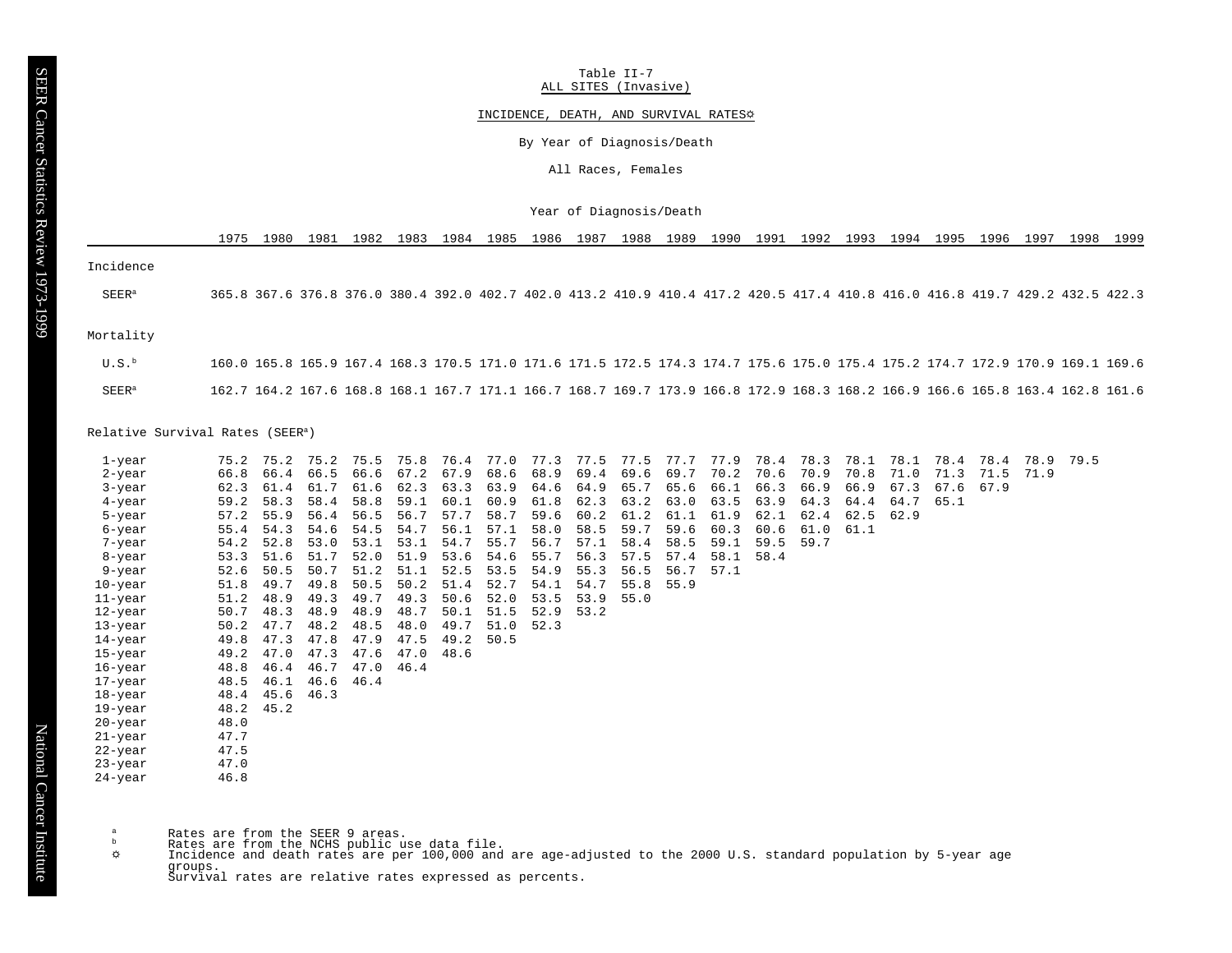# Table II-8 ALL SITES (Invasive)

# Percent Diagnosed With Cancer In 10, 20 and 30 Years and In Remaining Lifetime, Given Cancer Free At Current Age By Race and Sex

Lifetime Risk (Percent) of Being Diagnosed (12 SEER Areas) With Cancer and Lifetime Risk (Percent) of Dying (Total U.S.) From Cancer

# 1997-1999

# All Races

| Current        |           |           |           |            |           |              |           |            |
|----------------|-----------|-----------|-----------|------------|-----------|--------------|-----------|------------|
| Aqe            |           |           | Males     |            |           | Females      |           |            |
|                | $+10$ yrs | $+20$ yrs | $+30$ yrs | Eventually | $+10$ yrs | $+20$<br>yrs | $+30$ yrs | Eventually |
| $\overline{0}$ | 0.16      | 0.32      | 0.70      | 44.38      | 0.15      | 0.31         | 0.77      | 38.92      |
| 10             | 0.16      | 0.54      | 1.26      | 44.69      | 0.16      | 0.63         | 1.84      | 39.12      |
| 20             | 0.38      | 1.11      | 2.90      | 44.84      | 0.47      | 1.69         | 4.72      | 39.11      |
| 30             | 0.74      | 2.56      | 8.73      | 45.18      | 1.23      | 4.28         | 10.43     | 38.98      |
| 40             | 1.87      | 8.19      | 21.56     | 45.49      | 3.11      | 9.38         | 18.60     | 38.47      |
| 50             | 6.63      | 20.66     | 35.97     | 45.77      | 6.55      | 16.19        | 27.18     | 36.95      |
| 60             | 15.89     | 33.23     | 42.48     | 44.33      | 10.60     | 22.68        | 31.26     | 33.44      |

 Lifetime Risk of Being Diagnosed = 44.38% Lifetime Risk of Being Diagnosed = 38.92% Lifetime Risk of Dying = 23.90% Lifetime Risk of Dying = 20.36%

|                | Current                            |           |           |            |                                    |           |           |            |
|----------------|------------------------------------|-----------|-----------|------------|------------------------------------|-----------|-----------|------------|
| Age            |                                    |           | Males     |            |                                    | Females   |           |            |
|                | $+10$ vrs                          | $+20$ vrs | $+30$ vrs | Eventually | $+10$ yrs                          | $+20$ vrs | $+30$ vrs | Eventually |
| $\overline{0}$ | 0.17                               | 0.34      | 0.75      | 44.29      | 0.16                               | 0.33      | 0.82      | 39.94      |
| 10             | 0.17                               | 0.58      | 1.33      | 44.54      | 0.17                               | 0.67      | 1.92      | 40.10      |
| 20             | 0.41                               | 1.16      | 2.91      | 44.66      | 0.50                               | 1.76      | 4.80      | 40.08      |
| 30             | 0.76                               | 2.53      | 8.62      | 44.91      | 1.27                               | 4.34      | 10.63     | 39.92      |
| 40             | 1.81                               | 8.03      | 21.45     | 45.14      | 3.13                               | 9.54      | 19.14     | 39.37      |
| 50             | 6.50                               | 20.53     | 35.71     | 45.30      | 6.69                               | 16.71     | 28.03     | 37.81      |
| 60             | 15.78                              | 32.86     | 41.91     | 43.66      | 11.01                              | 23.43     | 32.07     | 34.17      |
|                | Lifetime Risk of Being Diagnosed = |           |           | 44.29%     | Lifetime Risk of Being Diagnosed = |           |           | 39.94%     |

Whites

Lifetime Risk of Dying = 23.93% Lifetime Risk of Dying = 20.54%

|                |                                                                |           |           | Blacks     |                                                                |           |           |            |
|----------------|----------------------------------------------------------------|-----------|-----------|------------|----------------------------------------------------------------|-----------|-----------|------------|
| Current        |                                                                |           |           |            |                                                                |           |           |            |
| Age            |                                                                | Males     |           |            |                                                                | Females   |           |            |
|                | $+10$ yrs                                                      | $+20$ yrs | $+30$ yrs | Eventually | $+10$ yrs                                                      | $+20$ yrs | $+30$ yrs | Eventually |
| $\overline{0}$ | 0.13                                                           | 0.25      | 0.49      | 41.72      | 0.11                                                           | 0.22      | 0.56      | 32.66      |
| 10             | 0.12                                                           | 0.37      | 0.99      | 42.47      | 0.11                                                           | 0.46      | 1.50      | 33.15      |
| 20             | 0.25                                                           | 0.89      | 3.25      | 42.79      | 0.35                                                           | 1.40      | 4.23      | 33.18      |
| 30             | 0.65                                                           | 3.09      | 11.39     | 43.78      | 1.06                                                           | 3.92      | 9.71      | 33.18      |
| 40             | 2.53                                                           | 11.16     | 25.53     | 44.82      | 2.93                                                           | 8.87      | 17.13     | 32.92      |
| 50             | 9.46                                                           | 25.24     | 39.25     | 46.40      | 6.31                                                           | 15.09     | 24.42     | 31.88      |
| 60             | 19.75                                                          | 37.30     | 44.62     | 46.25      | 9.98                                                           | 20.57     | 27.26     | 29.05      |
|                | Lifetime Risk of Being Diagnosed =<br>Lifetime Risk of Dying = |           | 24.69%    | 41.72%     | Lifetime Risk of Being Diagnosed =<br>Lifetime Risk of Dying = |           | 20.15%    | 32.66%     |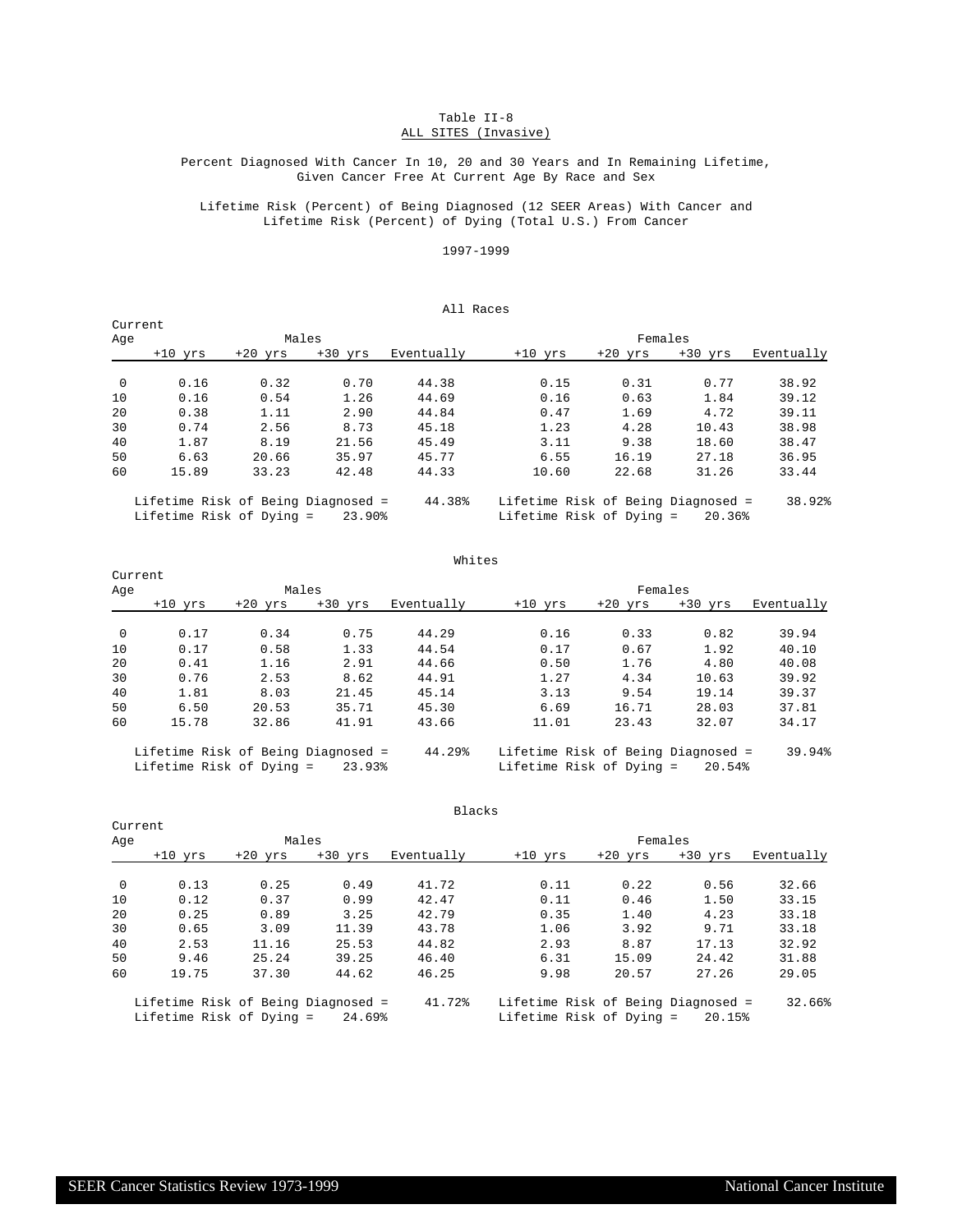#### Table II-9 ALL SITES (Invasive)

# AGE-ADJUSTED SEER INCIDENCE AND U.S. DEATH RATES

# By Race/Ethnicity and Sex

# Incidencei

|                                               |                         | Rate 1992-1999<br>Rate per 100,000 persons |                         | Trend 1992-1999<br>EAPC $(%)$             |                                           |                              |  |  |  |
|-----------------------------------------------|-------------------------|--------------------------------------------|-------------------------|-------------------------------------------|-------------------------------------------|------------------------------|--|--|--|
|                                               | Total                   | Males                                      | Females                 | Total                                     | Males                                     | Females                      |  |  |  |
| RACE/ETHNICITY                                |                         |                                            |                         |                                           |                                           |                              |  |  |  |
| All Races                                     | 475.8                   | 570.5                                      | 413.6                   | $-0.9\star$                               | $-2.3\star$                               | 0.3                          |  |  |  |
| White<br>White Hispanic<br>White Non-Hispanic | 480.4<br>346.1<br>492.2 | 568.2<br>411.7<br>576.6                    | 424.4<br>305.8<br>438.2 | $-0.9\star$<br>$-1.6\star$<br>$-0.8\star$ | $-2.4\star$<br>$-2.8\star$<br>$-2.3\star$ | 0.4<br>$-0.6*$<br>$0.6\star$ |  |  |  |
| Black                                         | 526.6                   | 703.6                                      | 404.8                   | $-1.3\star$                               | $-2.7\star$                               | 0.1                          |  |  |  |
| Asian/Pacific Islander                        | 348.6                   | 408.9                                      | 306.5                   | $-0.2$                                    | $-1.1\star$                               | $1.0\star$                   |  |  |  |
| Amer Ind/Alaska Nat                           | 244.6                   | 277.7                                      | 2.24.2                  | $-0.7$                                    | $-2.1$                                    | 0.6                          |  |  |  |
| Hispanic®                                     | 329.6                   | 393.1                                      | 290.5                   | $-1.6\star$                               | $-2.8\star$                               | $-0.6\star$                  |  |  |  |

# Mortality<sup>+</sup>

|                                               |                         | Rate 1992-1999<br>Rate per 100,000 persons |                         |                                           | Trend 1992-1999<br>EAPC $(%)$             |                                   |  |  |  |
|-----------------------------------------------|-------------------------|--------------------------------------------|-------------------------|-------------------------------------------|-------------------------------------------|-----------------------------------|--|--|--|
|                                               | Total                   | Males                                      | Females                 | Total                                     | Males                                     | Females                           |  |  |  |
| RACE/ETHNICITY                                |                         |                                            |                         |                                           |                                           |                                   |  |  |  |
| All Races                                     | 208.7                   | 264.7                                      | 172.7                   | $-0.9*$                                   | $-1.5+$                                   | $-0.6\star$                       |  |  |  |
| White<br>White Hispanic<br>White Non-Hispanic | 205.1<br>134.7<br>208.3 | 258.1<br>170.7<br>262.5                    | 171.2<br>110.4<br>173.5 | $-0.9\star$<br>$-1.1\star$<br>$-0.7\star$ | $-1.4\star$<br>$-1.5\star$<br>$-1.3\star$ | $-0.6*$<br>$-1.0*$<br>$-0.4\star$ |  |  |  |
| Black                                         | 267.3                   | 369.0                                      | 204.5                   | $-1.2\star$                               | $-1.9\star$                               | $-0.4\star$                       |  |  |  |
| Asian/Pacific Islander                        | 128.6                   | 160.6                                      | 104.4                   | $-1.2\star$                               | $-1.6\star$                               | $-0.5$                            |  |  |  |
| Amer Ind/Alaska Nat                           | 128.6                   | 154.5                                      | 110.4                   | 0.4                                       | 0.3                                       | 0.4                               |  |  |  |
| Hispanic®                                     | 129.2                   | 163.7                                      | 105.7                   | $-1.2\star$                               | $-1.5\star$                               | $-1.1\star$                       |  |  |  |

f Mortality data are analyzed from a public use file provided by the National Center for Health Statistics (NCHS). í The EAPC is significantly different from zero (p<.05).

The EAPC is the Estimated Annual Percent Change over the time interval.<br>
Statistic not shown. Rate based on less than 10 cases for at least one year within the time interval.<br>
Incidence data are from the 12 SEER areas (San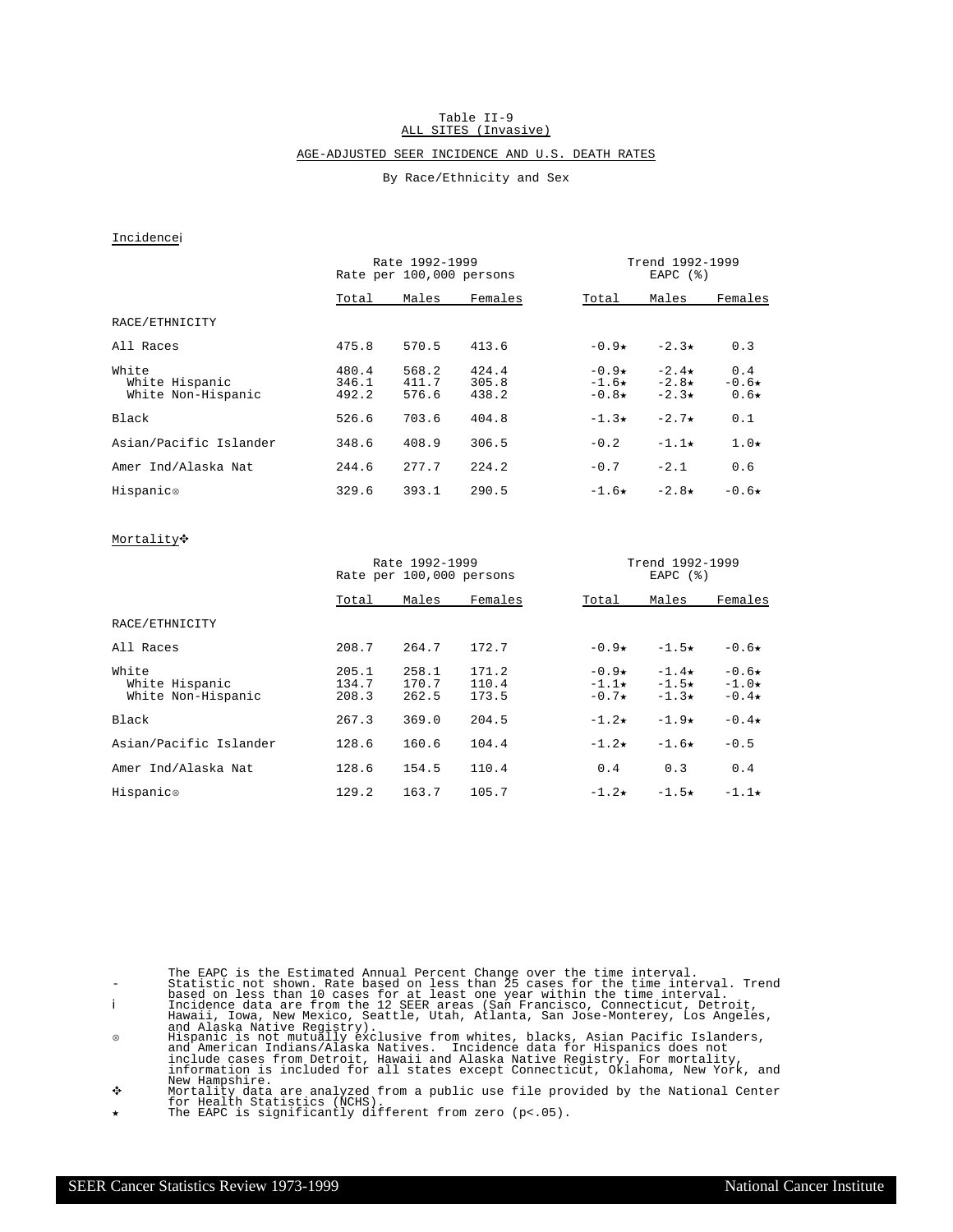## Table II-10 ALL SITES (Invasive)

### AGE-ADJUSTED SEER INCIDENCE RATES§ AND SEER DEATH RATESä

By Registry, Race and Sex

|                                            | All Races |       |         |       | Whites |         | <b>Blacks</b> |       |         |  |
|--------------------------------------------|-----------|-------|---------|-------|--------|---------|---------------|-------|---------|--|
|                                            | Total     | Males | Females | Total | Males  | Females | Total         | Males | Females |  |
|                                            |           |       |         |       |        |         |               |       |         |  |
| SEER INCIDENCE RATESS, 1995-99<br>REGISTRY |           |       |         |       |        |         |               |       |         |  |
| 11 registries                              | 468.9     | 549.6 | 415.9   | 473.2 | 546.1  | 427.0   | 516.0         | 674.5 | 405.3   |  |
|                                            |           |       |         |       |        |         |               |       |         |  |
| 9 registries                               | 479.3     | 562.6 | 424.1   | 482.9 | 560.1  | 433.5   | 528.9         | 695.3 | 412.9   |  |
| San Francisco-Oakland                      | 470.6     | 544.5 | 422.3   | 492.6 | 552.5  | 455.7   | 464.3         | 587.7 | 372.3   |  |
| Connecticut                                | 509.4     | 592.1 | 457.1   | 505.6 | 581.4  | 459.2   | 507.8         | 682.9 | 393.6   |  |
| Metropolitan Detroit                       | 516.9     | 637.6 | 438.2   | 505.2 | 611.4  | 440.3   | 559.4         | 744.7 | 429.4   |  |
| Hawaii                                     | 424.1     | 476.8 | 384.2   | 538.8 | 634.0  | 462.7   | 264.8         | 310.5 | 220.6   |  |
| Iowa                                       | 474.0     | 557.5 | 420.7   | 471.7 | 552.9  | 420.0   | 542.1         | 713.9 | 431.5   |  |
| New Mexico                                 | 409.2     | 473.2 | 363.3   | 421.2 | 485.1  | 375.2   | 303.7         | 359.5 | 258.2   |  |
| Seattle-Puget Sound                        | 499.8     | 568.4 | 455.6   | 508.4 | 575.1  | 466.2   | 513.3         | 638.2 | 403.8   |  |
| Utah                                       | 397.3     | 468.3 | 344.6   | 401.6 | 472.3  | 349.2   | 365.9         | 492.7 | 233.6   |  |
| Metropolitan Atlanta                       | 486.9     | 595.6 | 419.3   | 463.2 | 550.7  | 410.3   | 571.5         | 780.8 | 447.5   |  |
|                                            |           |       |         |       |        |         |               |       |         |  |
| San Jose-Monterey                          | 449.4     | 508.6 | 413.1   | 451.6 | 502.2  | 422.3   | 463.2         | 610.7 | 338.4   |  |
| Los Angeles                                | 440.9     | 518.4 | 391.1   | 445.9 | 509.6  | 406.4   | 488.3         | 629.3 | 390.1   |  |
| SEER DEATH RATESÄ, 1995-99                 |           |       |         |       |        |         |               |       |         |  |
| REGISTRY                                   |           |       |         |       |        |         |               |       |         |  |
| 11 registries                              | 188.6     | 231.0 | 161.3   | 188.5 | 229.2  | 163.0   | 245.9         | 318.3 | 198.8   |  |
|                                            |           |       |         |       |        |         |               |       |         |  |
| 9 registries                               | 192.8     | 237.6 | 164.0   | 192.0 | 235.4  | 164.8   | 251.4         | 327.7 | 201.4   |  |
|                                            |           |       |         |       |        |         |               |       |         |  |
| San Francisco-Oakland                      | 187.5     | 228.5 | 161.4   | 192.9 | 230.7  | 169.8   | 243.2         | 307.9 | 199.1   |  |
| Connecticut                                | 199.0     | 244.9 | 171.0   | 197.8 | 241.9  | 171.2   | 233.5         | 320.8 | 178.4   |  |
| Metropolitan Detroit                       | 209.0     | 261.5 | 176.7   | 199.6 | 249.5  | 170.1   | 250.1         | 320.1 | 202.9   |  |
| Hawaii                                     | 161.6     | 198.5 | 130.9   | 199.7 | 241.8  | 165.3   | 101.3         | 120.5 | $\sim$  |  |
| Iowa                                       | 193.0     | 244.8 | 160.4   | 192.5 | 243.9  | 160.1   | 272.3         | 384.4 | 210.2   |  |
| New Mexico                                 | 181.9     | 219.0 | 156.3   | 184.6 | 221.8  | 158.6   | 161.6         | 181.5 | 149.0   |  |
| Seattle-Puget Sound                        | 198.4     | 238.5 | 172.1   | 200.2 | 239.2  | 175.0   | 248.5         | 314.2 | 195.3   |  |
| Utah                                       | 153.1     | 188.3 | 128.8   | 152.8 | 187.7  | 128.7   | 254.4         | 349.4 | 174.7   |  |
| Metropolitan Atlanta                       | 207.7     | 267.4 | 173.7   | 188.3 | 237.5  | 160.6   | 287.5         | 407.0 | 223.6   |  |
| San Jose-Monterey                          | 170.7     | 202.9 | 149.9   | 177.0 | 209.3  | 157.1   | 233.8         | 292.0 | 197.1   |  |
| Los Angeles                                | 179.3     | 216.7 | 155.7   | 179.1 | 212.7  | 158.3   | 234.5         | 298.8 | 193.6   |  |
|                                            |           |       |         |       |        |         |               |       |         |  |

Note: San Jose-Monterey and Los Angeles are new SEER areas as of 1992 and their data are only used in tables where indicated.<br>§ SEER 9 areas. Incidence rates are per 100,000 and are age-adjusted to the 2000 U.S. stan groups.

ä NCHS public use data file. Death rates are per 100,000 and are age-adjusted to the 2000 U.S. standard population by<br>5-year age groups.

- Statistic could not be calculated or populations are inadequate.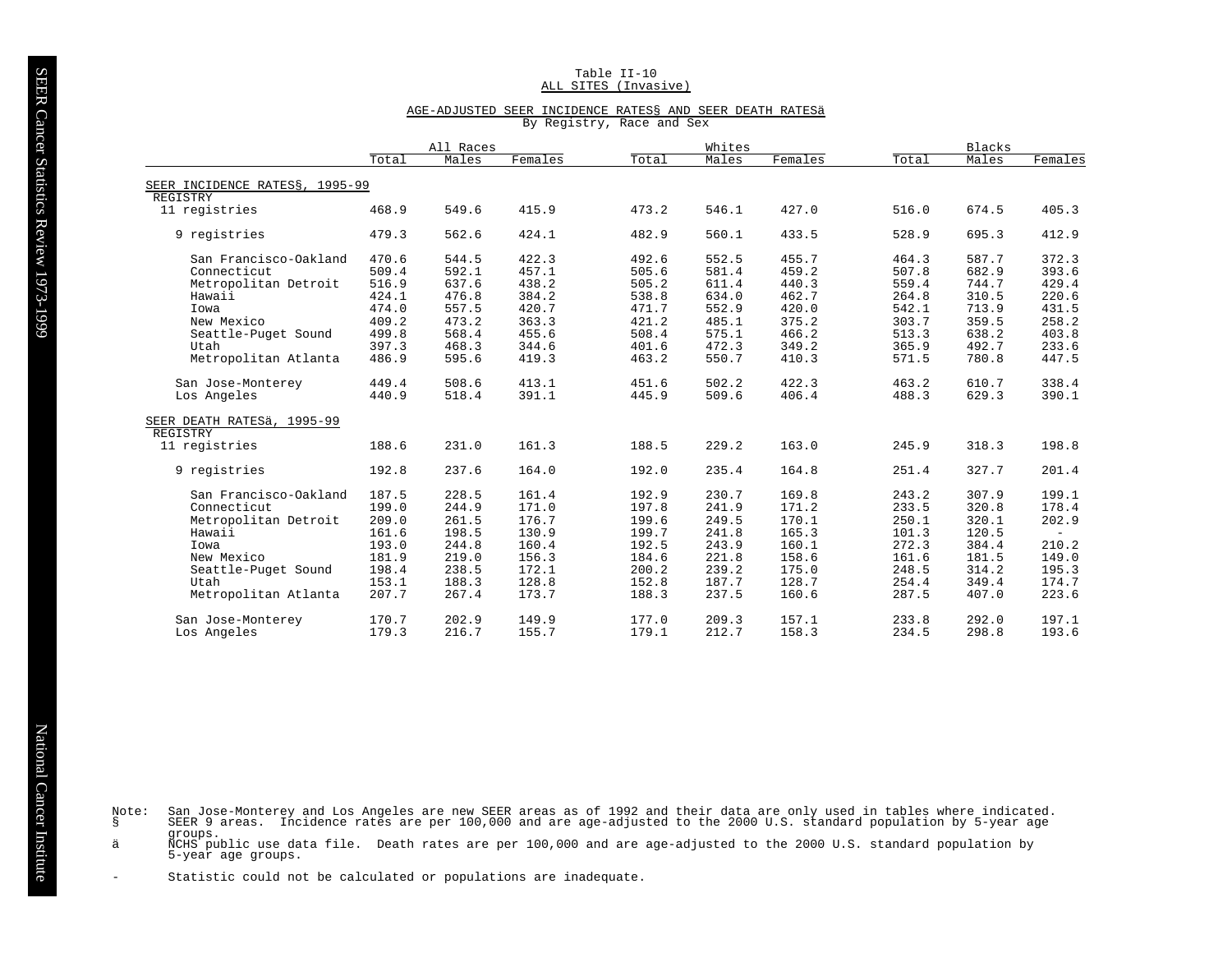#### Table II-11 ALL SITES (Invasive)

## AVERAGE ANNUAL AGE-ADJUSTED CANCER DEATHÄ RATES BY STATE, 1995-99

|                      | State                       |                     |                      |         | Rate                     | SE             | Rank | PD                       |      |      |         |
|----------------------|-----------------------------|---------------------|----------------------|---------|--------------------------|----------------|------|--------------------------|------|------|---------|
|                      | TOTAL U.S.                  |                     |                      |         | 206.0                    | 0.13           |      |                          |      |      |         |
|                      | High Five States            |                     |                      |         |                          |                |      |                          |      |      |         |
|                      |                             |                     | District of Columbia |         | $245.8 \oplus \emptyset$ | 2.97           | (01) | 19.3                     |      |      |         |
|                      |                             | Louisiana           |                      |         | $237.3 \oplus \phi$      | 1.10           | (02) | 15.2                     |      |      |         |
|                      |                             | Delaware            |                      |         | $233.7 \oplus \varphi$   | 2.57           | (03) | 13.4                     |      |      |         |
|                      |                             | Kentucky            |                      |         | $231.2 \oplus \Phi$      | 1.10           | (04) | 12.2                     |      |      |         |
|                      |                             | Mississippi         |                      |         | $227.3 \oplus \phi$      | 1.33           | (05) | 10.3                     |      |      |         |
|                      | Low Five States             |                     |                      |         |                          |                |      |                          |      |      |         |
|                      | Idaho                       |                     |                      |         | $185.4 \oplus \circ$     | 1.84           | (47) | $-10.0$                  |      |      |         |
|                      |                             | New Mexico          |                      |         | $181.9 \oplus \phi$      | 1.56           | (48) | $-11.7$                  |      |      |         |
|                      |                             | Colorado            |                      |         | $174.9 \oplus \phi$      | 1.05           | (49) | $-15.1$                  |      |      |         |
|                      | Hawaii                      |                     |                      |         | $161.6 \oplus \phi$      | 1.67           | (50) | $-21.6$                  |      |      |         |
|                      | Utah                        |                     |                      |         | $153.1 \oplus \upphi$    | 1.46           | (51) | $-25.7$                  |      |      |         |
|                      |                             | $\operatorname{SE}$ |                      |         |                          |                |      | Rate                     | SE   | Rank |         |
| State                | Rate                        |                     | Rank                 | PD      | State                    |                |      |                          |      |      | PD      |
| Alabama              | $218.9 \oplus \upphi$       | 1.01                | (14)                 | 6.3     | Montana                  |                |      | 195.7⊕ $\phi$            | 2.06 | (38) | $-5.0$  |
| Alaska               | 198.2                       | 3.99                | (37)                 | $-3.8$  | Nebraska                 |                |      | 189.1⊕⊅                  | 1.48 | (44) | $-8.2$  |
| Arizona              | 187.5 ⊕⇔                    | 0.92                | (45)                 | $-9.0$  | Nevada                   |                |      | $219.9 \oplus \phi$      | 1.76 | (10) | 6.7     |
| Arkansas             | $219.8 \oplus \Phi$         | 1.27                | (11)                 | 6.7     | New Hampshire            |                |      | $219.8 \oplus \Phi$      | 2.01 | (12) | $6.7$   |
| California           | $186.9 \oplus \mathfrak{d}$ | 0.37                | (46)                 | $-9.3$  | New Jersey               |                |      | $216.5 \oplus \Phi$      | 0.72 | (17) | 5.1     |
| Colorado             | $174.9 \oplus \circ$        | 1.05                | (49)                 | $-15.1$ | New Mexico               |                |      | 181.9⊕☆                  | 1.56 | (48) | $-11.7$ |
| Connecticut          | 199.0⊕                      | 1.06                | (35)                 | $-3.4$  | New York                 |                |      | $202.3 \oplus$           | 0.47 | (31) | $-1.8$  |
| Delaware             | $233.7 \oplus \phi$         | 2.57                | (03)                 | 13.4    | North Carolina           |                |      | $212.2 \oplus$           | 0.77 | (25) | 3.0     |
| District of Columbia | $245.8 \oplus \phi$         | 2.97                | (01)                 | 19.3    | North Dakota             |                |      | 189.3⊕¢                  | 2.32 | (43) | $-8.1$  |
| Florida              | $201.2 \oplus$              | 0.47                | (32)                 | $-2.3$  | Ohio                     |                |      | $218.5 \oplus \Phi$      | 0.62 | (15) | 6.1     |
| Georgia              | $211.8 \oplus$              | 0.84                | (26)                 | 2.8     | Oklahoma                 |                |      | 208.1                    | 1.10 | (27) | 1.0     |
| Hawaii               | $161.6 \oplus \Phi$         | 1.67                | (50)                 | $-21.6$ | Oregon                   |                |      | 203.0                    | 1.10 | (30) | $-1.5$  |
| Idaho                | $185.4 \oplus \phi$         | 1.84                | (47)                 | $-10.0$ | Pennsylvania             |                |      | $214.7 \oplus$           | 0.56 | (19) | 4.2     |
| Illinois             | $212.6 \oplus$              | 0.60                | (24)                 | 3.2     | Rhode Island             |                |      | $219.1 \oplus \emptyset$ | 1.99 | (13) | $6.4$   |
| Indiana              | $218.4 \oplus \Phi$         | 0.87                | (16)                 | 6.0     |                          | South Carolina |      | $215.3 \oplus$           | 1.11 | (18) | 4.5     |
| Iowa                 | $193.0 \oplus \phi$         | 1.09                | (40)                 | $-6.3$  | South Dakota             |                |      | $195.6 \oplus \Phi$      | 2.23 | (39) | $-5.0$  |
| Kansas               | $192.7 \oplus \Phi$         | 1.19                | (41)                 | $-6.5$  | Tennessee                |                |      | 222.8 ⊕ $\phi$           | 0.92 | (08) | 8.2     |
| Kentucky             | $231.2 \oplus \Phi$         | 1.10                | (04)                 | 12.2    | Texas                    |                |      | $203.0 \oplus$           | 0.51 | (29) | $-1.5$  |
| Louisiana            | $237.3 \oplus \phi$         | 1.10                | (02)                 | 15.2    | Utah                     |                |      | $153.1 \oplus \Phi$      | 1.46 | (51) | $-25.7$ |
| Maine                | $224.5 \oplus \emptyset$    | 1.84                | (07)                 | 9.0     | Vermont                  |                |      | 213.3                    | 2.74 | (22) | 3.5     |
| Maryland             | $220.9 \oplus \phi$         | 0.98                | (09)                 | 7.2     | Virginia                 |                |      | $214.3 \oplus$           | 0.85 | (20) | 4.0     |
| Massachusetts        | $212.8 \oplus$              | 0.81                | (23)                 | 3.3     | Washington               |                |      | 198.6 <sup>0</sup>       | 0.88 | (36) | $-3.6$  |
| Michigan             | 207.3                       | 0.66                | (28)                 | 0.6     | West Virginia            |                |      | $225.9 \oplus \phi$      | 1.47 | (06) | 9.7     |
| Minnesota            | 192.2 $\oplus \varphi$      | 0.92                | (42)                 | $-6.7$  | Wisconsin                |                |      | $200.1 \oplus$           | 0.87 | (33) | $-2.9$  |
| Mississippi          | $227.3 \oplus \phi$         | 1.33                | (05)                 | 10.3    | Wyoming                  |                |      | 199.2                    | 3.03 | (34) | $-3.3$  |

# All Races, Males and Females

 $3.6$ 

Missouri

- $\overline{PD}$
- $\overset{\mathsf{\tiny \textsf{o}}}{\oplus}$

 $213.5 \oplus 0.87$  (21)

age groups.<br>Standard error of the rate.<br>Percent difference between state rate and total U.S. rate.<br>Absolute percent difference between state rate and total U.S. rate is 5% or more.<br>Difference between state rate and total U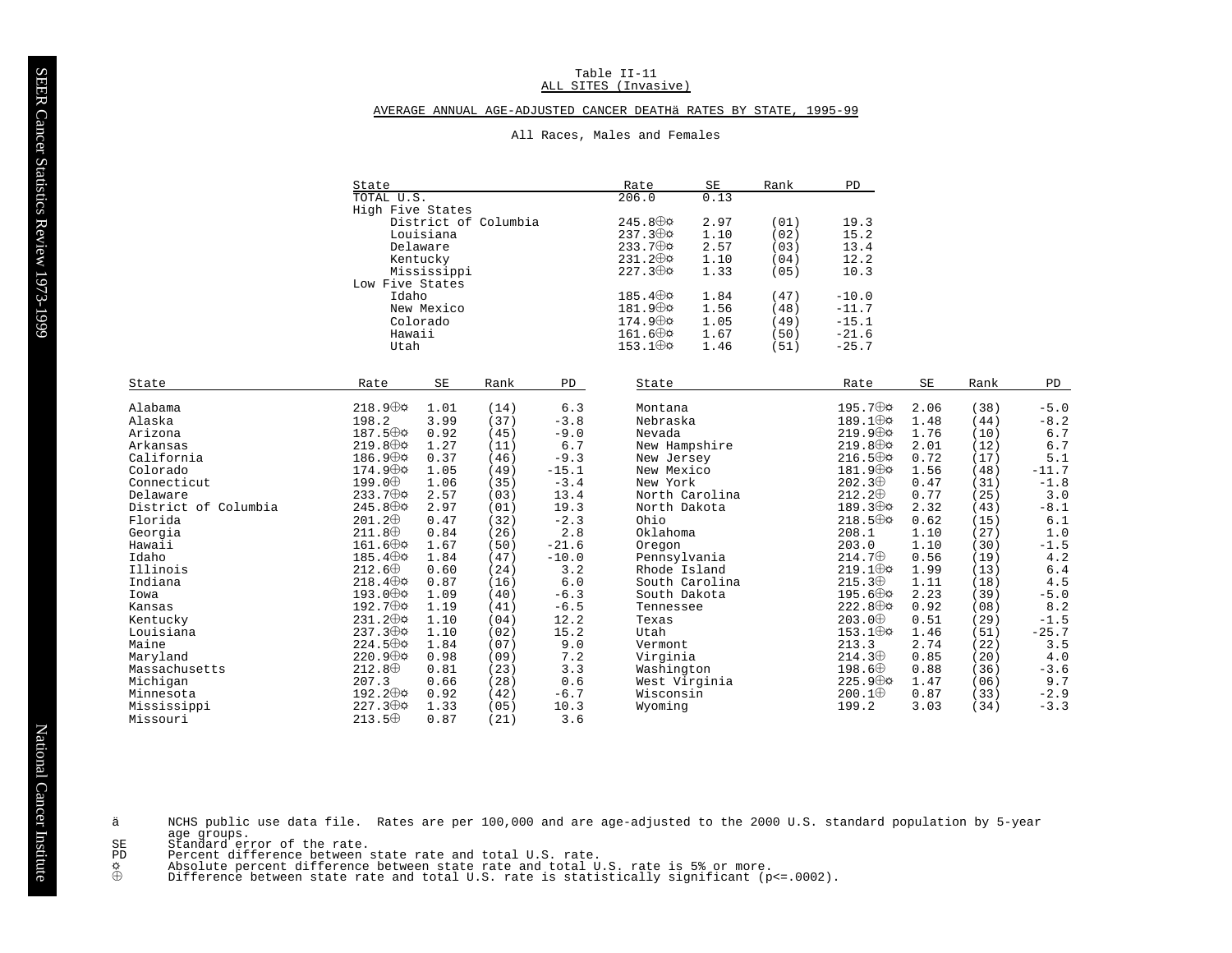#### Table II-12 ALL SITES (Invasive)

## AVERAGE ANNUAL AGE-ADJUSTED CANCER DEATHÄ RATES BY STATE, 1995-99

# All Races, Males

|                      | State                    |             |                      |         | Rate                     | $\operatorname{SE}$ | Rank | PD                       |      |      |         |
|----------------------|--------------------------|-------------|----------------------|---------|--------------------------|---------------------|------|--------------------------|------|------|---------|
|                      | TOTAL U.S.               |             |                      |         | 259.1                    | 0.22                |      |                          |      |      |         |
|                      | High Five States         |             |                      |         |                          |                     |      |                          |      |      |         |
|                      |                          |             | District of Columbia |         | 322.7⊕¢                  | 5.51                | (01) | 24.5                     |      |      |         |
|                      |                          | Mississippi |                      |         | $315.4 \oplus \emptyset$ | 2.51                | (02) | 21.7                     |      |      |         |
|                      |                          | Louisiana   |                      |         | $314.7 \oplus \emptyset$ | 2.04                | (03) | 21.5                     |      |      |         |
|                      |                          | Kentucky    |                      |         | $304.3 \oplus \phi$      | 2.01                | (04) | 17.4                     |      |      |         |
|                      | Alabama                  |             |                      |         | 298.0 ⊕⇔                 | 1.90                | (05) | 15.0                     |      |      |         |
|                      | Low Five States          |             |                      |         |                          |                     |      |                          |      |      |         |
|                      |                          | California  |                      |         | $224.5 \oplus \emptyset$ | 0.63                | (47) | $-13.4$                  |      |      |         |
|                      |                          | New Mexico  |                      |         | $219.0 \oplus \Phi$      | 2.65                | (48) | $-15.5$                  |      |      |         |
|                      |                          | Colorado    |                      |         | $215.5 \oplus \phi$      | 1.85                | (49) | $-16.8$                  |      |      |         |
|                      | Hawaii                   |             |                      |         | $198.5 \oplus \emptyset$ | 2.73                | (50) | $-23.4$                  |      |      |         |
|                      | Utah                     |             |                      |         | $188.3 \oplus \phi$      | 2.51                | (51) | $-27.3$                  |      |      |         |
|                      |                          |             |                      |         |                          |                     |      |                          |      |      |         |
| State                | Rate                     | SE          | Rank                 | PD      | State                    |                     |      | Rate                     | SE   | Rank | PD      |
|                      |                          |             |                      |         |                          |                     |      |                          |      |      |         |
| Alabama              | 298.0 ⊕⇔                 | 1.90        | (05)                 | 15.0    | Montana                  |                     |      | $242.0 \oplus \phi$      | 3.53 | (38) | $-6.6$  |
| Alaska               | $229.2 \oplus \Phi$      | 6.62        | (44)                 | $-11.5$ | Nebraska                 |                     |      | 237.5⊕¢                  | 2.56 | (42) | $-8.3$  |
| Arizona              | 229.0 $\oplus$           | 1.55        | (46)                 | $-11.6$ | Nevada                   |                     |      | 263.1                    | 3.00 | (27) | 1.5     |
| Arkansas             | 291.0 ⊕⇔                 | 2.28        | (07)                 | 12.3    | New Hampshire            |                     |      | 270.2                    | 3.52 | (21) | 4.3     |
| California           | $224.5 \oplus \Phi$      | 0.63        | (47)                 | $-13.4$ | New Jersey               |                     |      | $265.7 \oplus$           | 1.27 | (26) | $2.5$   |
| Colorado             | $215.5 \oplus \phi$      | 1.85        | (49)                 | $-16.8$ | New Mexico               |                     |      | $219.0 \nleftrightarrow$ | 2.65 | (48) | $-15.5$ |
| Connecticut          | $244.9 \oplus \phi$      | 1.86        | (35)                 | $-5.5$  | New York                 |                     |      | $248.1 \oplus$           | 0.82 | (33) | $-4.2$  |
| Delaware             | $290.4 \oplus \Phi$      | 4.60        | (08)                 | 12.1    |                          | North Carolina      |      | $283.7 \oplus \Phi$      | 1.46 | (12) | 9.5     |
| District of Columbia | $322.7 \oplus \phi$      | 5.51        | (01)                 | 24.5    | North Dakota             |                     |      | $236.8 \oplus \phi$      | 3.95 | (43) | $-8.6$  |
| Florida              | $249.6 \oplus$           | 0.79        | (31)                 | $-3.7$  | Ohio                     |                     |      | $275.3 \oplus \phi$      | 1.11 | (18) | 6.3     |
| Georgia              | $284.8 \oplus \phi$      | 1.61        | (11)                 | 9.9     | Oklahoma                 |                     |      | $267.9 \oplus$           | 1.97 | (24) | 3.4     |
| Hawaii               | 198.5 ⊕¢                 | 2.73        | (50)                 | $-23.4$ | Oregon                   |                     |      | $245.5 \oplus \phi$      | 1.86 | (34) | $-5.2$  |
| Idaho                | $229.1 \oplus \phi$      | 3.12        | (45)                 | $-11.6$ | Pennsylvania             |                     |      | $271.8 \oplus$           | 0.99 | (19) | 4.9     |
| Illinois             | $268.3 \oplus$           | 1.08        | (22)                 | 3.6     | Rhode Island             |                     |      | $279.3 \oplus \Phi$      | 3.58 | (14) | 7.8     |
| Indiana              | $278.3 \oplus \phi$      | 1.58        | (16)                 | 7.4     |                          | South Carolina      |      | $286.9 \oplus \Phi$      | 2.09 | (10) | 10.7    |
| Iowa                 | 244.8 $\oplus$           | 1.92        | (36)                 | $-5.5$  | South Dakota             |                     |      | 249.1                    | 3.84 | (32) | $-3.9$  |
| Kansas               | $243.3 \oplus \phi$      | 2.09        | (37)                 | $-6.1$  | Tennessee                |                     |      | 296.7⊕¢                  | 1.71 | (06) | 14.5    |
| Kentucky             | $304.3 \oplus \phi$      | 2.01        | (04)                 | 17.4    | Texas                    |                     |      | 260.9                    | 0.92 | (28) | 0.7     |
| Louisiana            | $314.7 \oplus \emptyset$ | 2.04        | (03)                 | 21.5    | Utah                     |                     |      | 188.3⊕¢                  | 2.51 | (51) | $-27.3$ |
| Maine                | $280.4 \oplus \phi$      | 3.26        | (13)                 | 8.2     | Vermont                  |                     |      | 268.1                    | 4.86 | (23) | 3.5     |
| Maryland             | $278.5 \oplus \Phi$      | 1.79        | (15)                 | 7.5     | Virginia                 |                     |      | $277.3 \oplus \phi$      | 1.57 | (17) | 7.0     |
| Massachusetts        | $267.9 \oplus$           | 1.46        | (25)                 | 3.4     | Washington               |                     |      | $239.2 \oplus \phi$      | 1.50 | (40) | $-7.7$  |
| Michigan             | 259.5                    | 1.18        | (29)                 | 0.2     | West Virginia            |                     |      | $289.1 \oplus \phi$      | 2.66 | (09) | 11.6    |
| Minnesota            | $239.0 \oplus \Phi$      | 1.60        | (41)                 | $-7.8$  | Wisconsin                |                     |      | $252.0 \oplus$           | 1.52 | (30) | $-2.7$  |
| Mississippi          | $315.4 \oplus \Phi$      | 2.51        | (02)                 | 21.7    | Wyoming                  |                     |      | $240.6 \oplus \Phi$      | 5.18 | (39) | $-7.1$  |
| Missouri             | 270.7⊕                   | 1.54        | (20)                 | 4.5     |                          |                     |      |                          |      |      |         |
|                      |                          |             |                      |         |                          |                     |      |                          |      |      |         |

- NCHS public use data file. Rates are per 100,000 and are age-adjusted to the 2000 U.S. standard population by 5-year<br>age groups. ä
- $\operatorname{SE}$
- $\overline{PD}$
- $\overset{\mathsf{\tiny\textsf{Q}}}{\oplus}$
- aye yroups.<br>Standard error of the rate.<br>Percent difference between state rate and total U.S. rate.<br>Absolute percent difference between state rate and total U.S. rate is 5% or more.<br>Difference between state rate and total U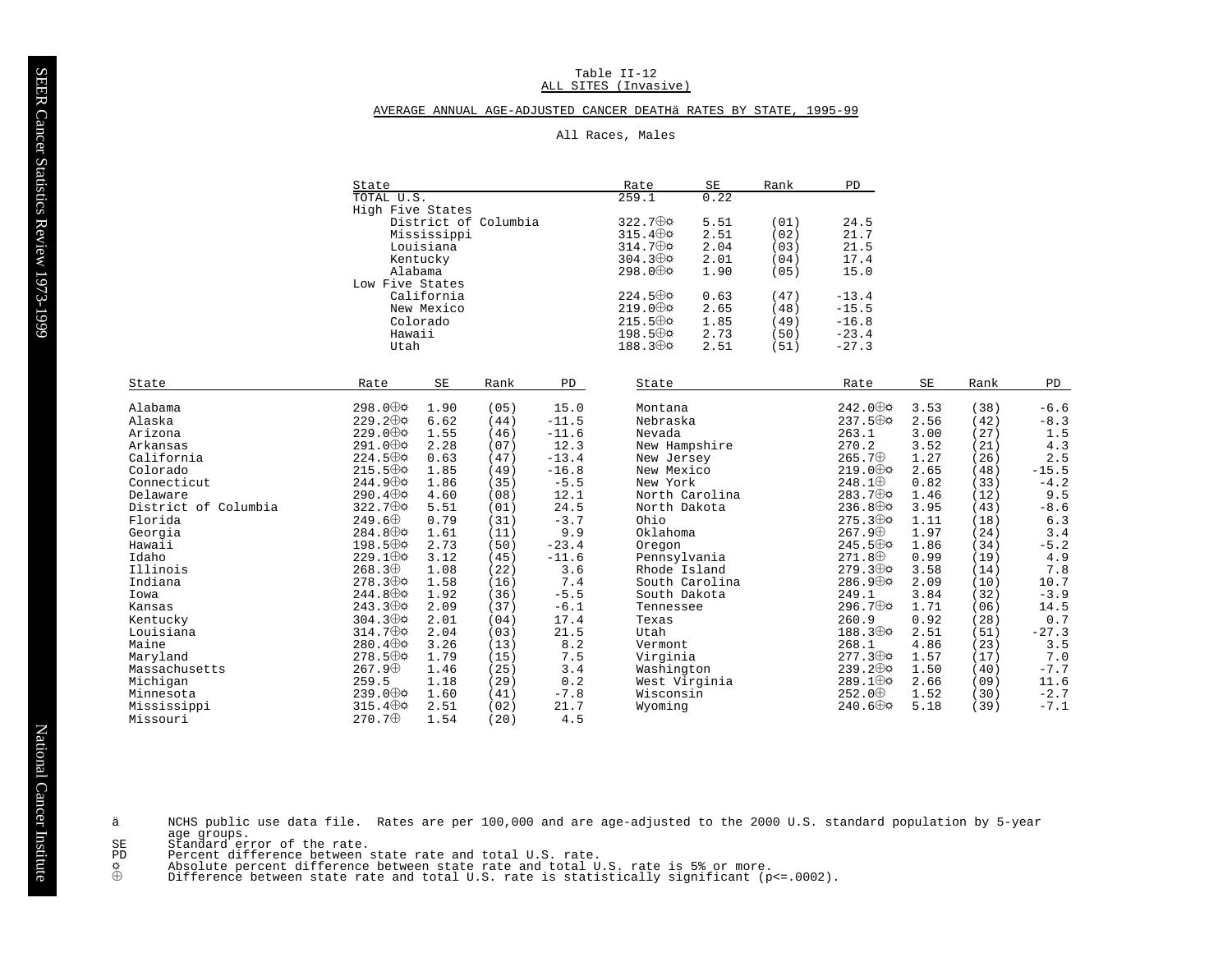## Table II-13 ALL SITES (Invasive)

## AVERAGE ANNUAL AGE-ADJUSTED CANCER DEATHÄ RATES BY STATE, 1995-99

|  | All Races, | Females |
|--|------------|---------|
|--|------------|---------|

|                      | State<br>TOTAL U.S.   |                     |                      | Rate    | SE                          | Rank           | PD   |                     |                     |              |               |  |
|----------------------|-----------------------|---------------------|----------------------|---------|-----------------------------|----------------|------|---------------------|---------------------|--------------|---------------|--|
|                      |                       |                     |                      | 171.4   | 0.15                        |                |      |                     |                     |              |               |  |
|                      | High Five States      |                     |                      |         |                             |                |      |                     |                     |              |               |  |
|                      |                       |                     | District of Columbia |         | $199.1 \oplus \Phi$         | 3.47           | (01) | 16.2                |                     |              |               |  |
|                      |                       | Delaware            |                      |         | $197.8 \oplus \mathfrak{p}$ | 3.12           | (02) | 15.4                |                     |              |               |  |
|                      | Maine                 |                     |                      |         | 189.4 $\oplus$              | 2.25           | (03) | 10.5                |                     |              |               |  |
|                      | Nevada                |                     |                      |         | $187.6 \oplus \Phi$         | 2.19           | (04) | 9.5                 |                     |              |               |  |
|                      |                       | Louisiana           |                      |         | $187.5 \oplus \mathfrak{D}$ | 1.28           | (05) | 9.4                 |                     |              |               |  |
|                      | Low Five States       |                     |                      |         |                             |                |      |                     |                     |              |               |  |
|                      |                       | New Mexico          |                      |         | $156.3 \oplus \alpha$       | 1.92           | (47) | $-8.8$              |                     |              |               |  |
|                      | Idaho                 |                     |                      |         | $154.1 \oplus \emptyset$    | 2.26           | (48) | $-10.1$             |                     |              |               |  |
|                      |                       | Colorado            |                      |         | $148.8 \oplus \Phi$         | 1.27           | (49) | $-13.2$             |                     |              |               |  |
|                      | Hawaii                |                     |                      |         | $130.9 \oplus \Phi$         | 2.05           | (50) | $-23.6$             |                     |              |               |  |
|                      | Utah                  |                     |                      |         | $128.8 \oplus \mathcal{A}$  | 1.79           | (51) | $-24.9$             |                     |              |               |  |
|                      |                       |                     |                      |         |                             |                |      |                     |                     |              |               |  |
| State                | Rate                  | $\operatorname{SE}$ | Rank                 | PD      | State                       |                |      | Rate                | $\operatorname{SE}$ | Rank         | PD            |  |
| Alabama              | 169.6                 | 1.16                | (31)                 | $-1.1$  | Montana                     |                |      | 163.8               | 2.55                | (38)         | $-4.4$        |  |
| Alaska               | 173.1                 | 4.97                | (24)                 | 1.0     | Nebraska                    |                |      | $157.2 \oplus \phi$ | 1.80                | (44)         | $-8.3$        |  |
| Arizona              | $157.0 \oplus \Phi$   | 1.13                | (45)                 | $-8.4$  | Nevada                      |                |      | $187.6 \oplus \Phi$ | 2.19                | (04)         | 9.5           |  |
| Arkansas             | 172.0                 | 1.50                | (25)                 | 0.4     | New Hampshire               |                |      | 187.0 ⊕⇔            | 2.47                | (06)         | 9.1           |  |
| California           | $161.7 \oplus \Phi$   | 0.46                | (40)                 | $-5.7$  | New Jersey                  |                |      | $186.2 \oplus \phi$ | 0.88                | (07)         | 8.6           |  |
| Colorado             | $148.8 \oplus \Phi$   | 1.27                | (49)                 | $-13.2$ | New Mexico                  |                |      | $156.3 \oplus \Phi$ | 1.92                | (47)         | $-8.8$        |  |
| Connecticut          | 171.0                 | 1.31                |                      | $-0.2$  | New York                    |                |      | $174.2 \oplus$      | 0.57                |              | 1.6           |  |
| Delaware             | $197.8 \oplus \phi$   | 3.12                | (29)<br>(02)         | 15.4    |                             | North Carolina |      | $167.9 \oplus$      | 0.90                | (21)<br>(33) | $-2.0$        |  |
|                      | $199.1 \oplus \phi$   | 3.47                |                      |         |                             |                |      | $156.8 \oplus \phi$ | 2.87                |              |               |  |
| District of Columbia | $165.6 \oplus$        |                     | (01)                 | 16.2    | North Dakota                |                |      | 182.9⊕¢             |                     | (46)         | $-8.5$<br>6.7 |  |
| Florida              | 167.3 <sup>opl</sup>  | 0.58                | (36)                 | $-3.4$  | Ohio                        |                |      |                     | 0.75                | (12)         |               |  |
| Georgia              | $130.9 \oplus \phi$   | 0.97                | (34)                 | $-2.4$  | Oklahoma                    |                |      | 169.1               | 1.32                | (32)         | $-1.3$        |  |
| Hawaii               |                       | 2.05                | (50)                 | $-23.6$ | Oregon                      |                |      | 174.1               | 1.37                | (22)         | 1.6           |  |
| Idaho                | $154.1 \oplus \upphi$ | 2.26                | (48)                 | $-10.1$ | Pennsylvania                |                |      | $179.0 \oplus$      | 0.67                | (15)         | 4.4           |  |
| Illinois             | $177.9 \oplus$        | 0.73                | (16)                 | 3.8     | Rhode Island                |                |      | $184.1 \oplus \phi$ | 2.43                | (10)         | 7.4           |  |
| Indiana              | $180.9 \oplus \phi$   | 1.05                | (13)                 | 5.5     |                             | South Carolina |      | 170.4               | 1.28                | (30)         | $-0.6$        |  |
| Iowa                 | $160.4 \oplus \Phi$   | 1.33                | (41)                 | $-6.4$  | South Dakota                |                |      | $158.4 \oplus \Phi$ | 2.72                | (43)         | $-7.6$        |  |
| Kansas               | $160.0 \oplus \Phi$   | 1.46                | (42)                 | $-6.7$  | Tennessee                   |                |      | $175.7 \oplus$      | 1.07                | (19)         | 2.5           |  |
| Kentucky             | $183.6 \oplus \Phi$   | 1.29                | (11)                 | 7.1     | Texas                       |                |      | $165.0 \oplus$      | 0.60                | (37)         | $-3.7$        |  |
| Louisiana            | $187.5 \oplus \phi$   | 1.28                | (05)                 | 9.4     | Utah                        |                |      | $128.8 \oplus \Phi$ | 1.79                | (51)         | $-24.9$       |  |
| Maine                | $189.4 \oplus \Phi$   | 2.25                | (03)                 | 10.5    | Vermont                     |                |      | 177.9               | 3.33                | (17)         | 3.8           |  |
| Maryland             | 184.9⊕≎               | 1.18                | (09)                 | 7.9     | Virginia                    |                |      | $175.6\oplus$       | 1.00                | (20)         | 2.5           |  |
| Massachusetts        | $179.7 \oplus$        | 0.98                | (14)                 | 4.8     | Washington                  |                |      | 171.1               | 1.09                | (27)         | $-0.2$        |  |
| Michiqan             | 173.8                 | 0.80                | (23)                 | 1.4     | West Virginia               |                |      | $186.0 \oplus \Phi$ | 1.77                | (08)         | 8.5           |  |
| Minnesota            | $162.3 \oplus \upphi$ | 1.13                | (39)                 | $-5.3$  | Wisconsin                   |                |      | $166.2\oplus$       | 1.06                | (35)         | $-3.0$        |  |
| Mississippi          | 171.6                 | 1.51                | (26)                 | 0.1     | Wyoming                     |                |      | 171.0               | 3.77                | (28)         | $-0.2$        |  |
| Missouri             | $176.6 \oplus$        | 1.05                | (18)                 | 3.0     |                             |                |      |                     |                     |              |               |  |

- NCHS public use data file. Rates are per 100,000 and are age-adjusted to the 2000 U.S. standard population by 5-year<br>age groups. ä
	-
- $_{\rm\bf PD}^{\rm\bf SE}$
- dye yroups.<br>Standard error of the rate.<br>Percent difference between state rate and total U.S. rate.<br>Absolute percent difference between state rate and total U.S. rate is 5% or more.<br>Difference between state rate and total U  $\overset{\mathsf{\tiny\textsf{Q}}}{\oplus}$ 
	-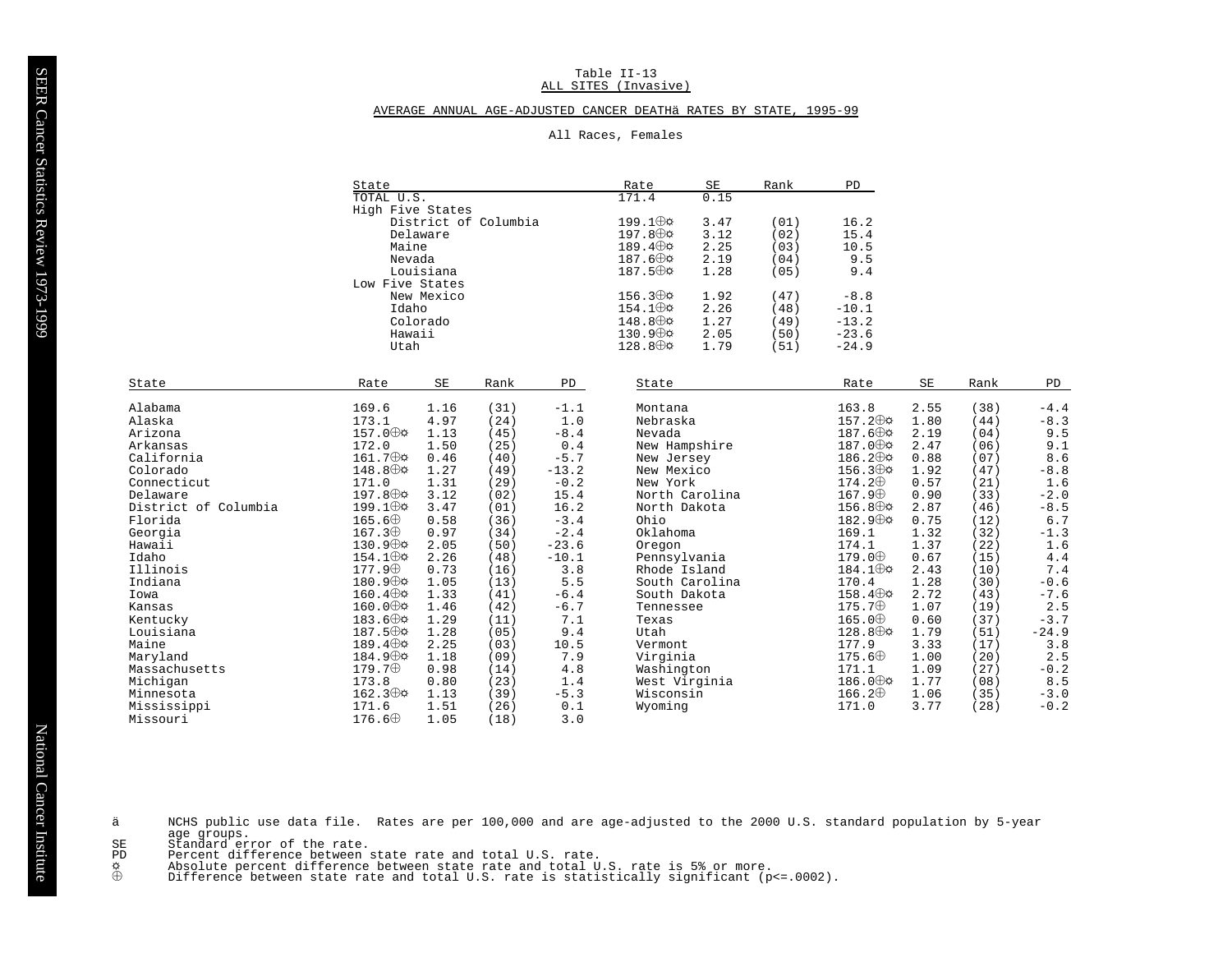Figure II-1

# **SEER Incidence and U.S. Death Rates<sup>+</sup> All Cancers**



+ Source: SEER 9 areas and NCHS public use data file. Rates are age-adjusted to the 2000 U.S. standard million population by 5-year age groups. Regression lines are calculated using the Joinpoint Regression Program.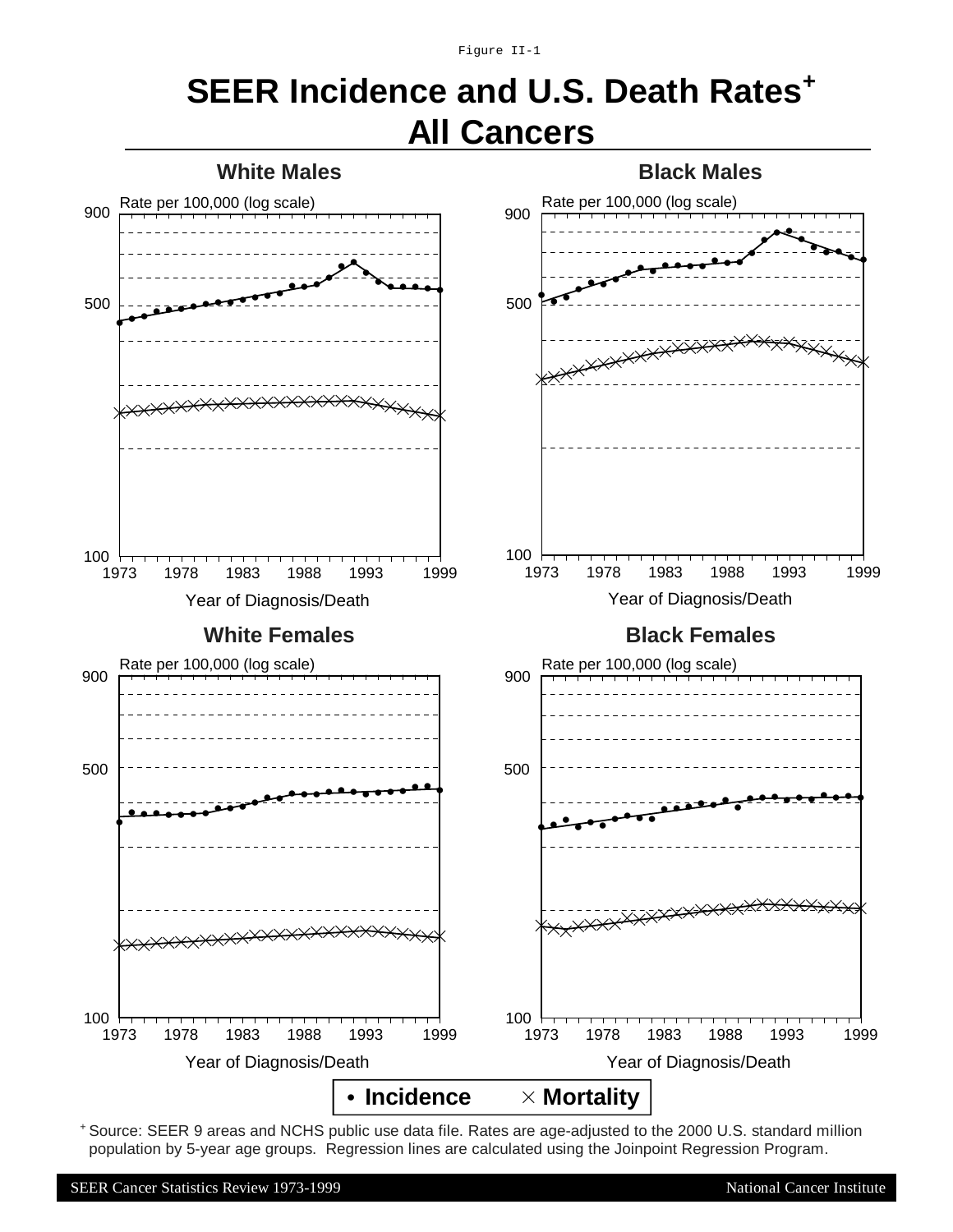Figure II-2

# **SEER Incidence and U.S. Death Rates<sup>+</sup> All Cancers, Under 65 Years of Age**



+ Source: SEER 9 areas and NCHS public use data file. Rates are age-adjusted to the 2000 U.S. standard million population by 5-year age groups. Regression lines are calculated using the Joinpoint Regression Program.